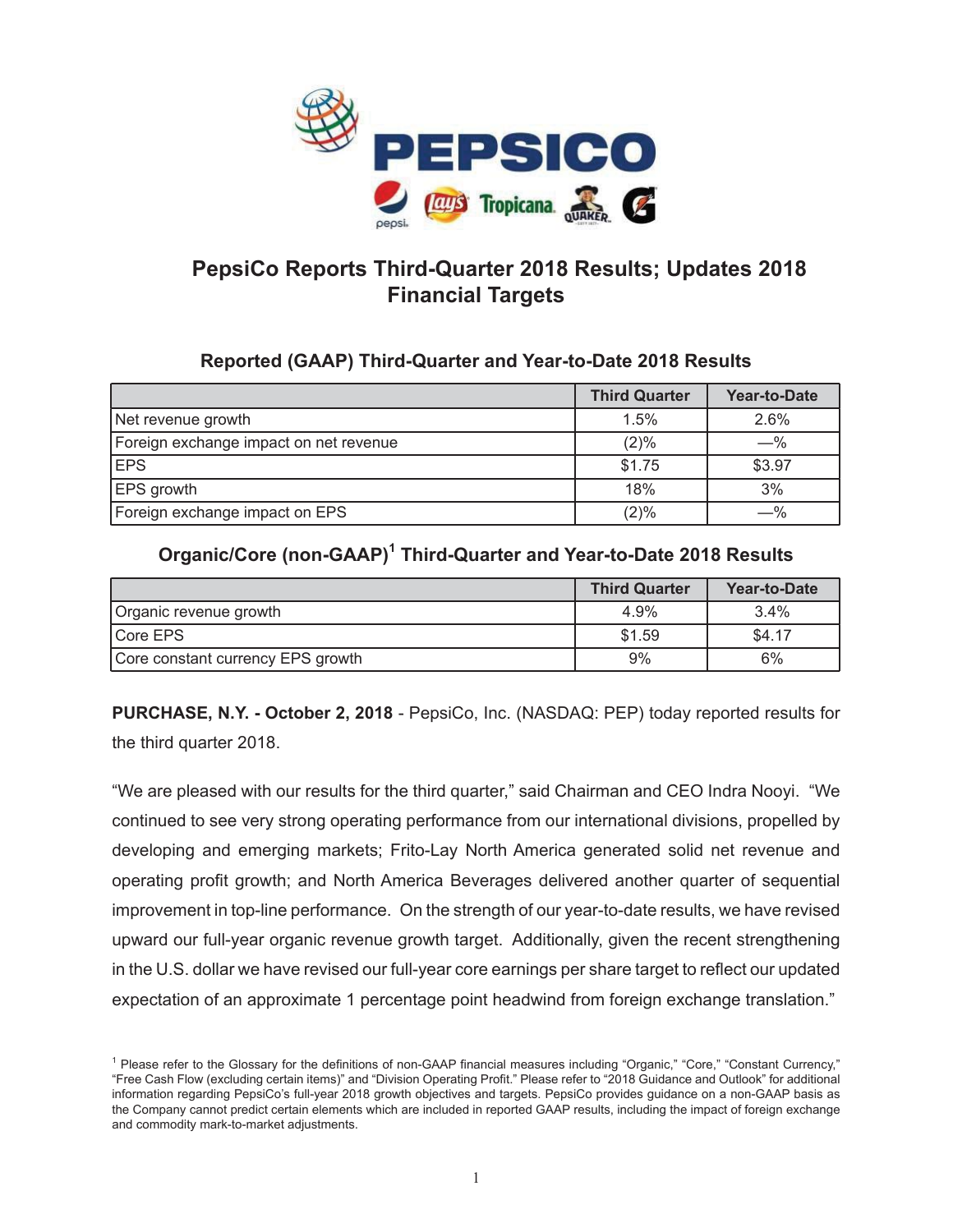### **Summary Third-Quarter 2018 Performance**

|               |                                            |                                                  | <b>Volume</b>                                                             |                     |  |                                |                  |
|---------------|--------------------------------------------|--------------------------------------------------|---------------------------------------------------------------------------|---------------------|--|--------------------------------|------------------|
|               |                                            |                                                  | <b>Percentage Point Impact</b>                                            |                     |  | <b>Organic Volume % Change</b> |                  |
|               | <b>GAAP</b><br><b>Reported</b><br>% Change | Foreign<br><b>Exchange</b><br><b>Translation</b> | Acquisitions,<br>Divestitures,<br><b>Structural and</b><br>Other Changes* | Organic<br>% Change |  | <b>Food/Snacks</b>             | <b>Beverages</b> |
| <b>FLNA</b>   | 3                                          |                                                  |                                                                           | 3                   |  | 0.5                            |                  |
| <b>QFNA</b>   | (2)                                        |                                                  |                                                                           | (2)                 |  |                                |                  |
| <b>NAB</b>    | 2                                          |                                                  |                                                                           | 2.5                 |  |                                |                  |
| Latin America |                                            | 10                                               |                                                                           | 10                  |  | 3                              | 0.5              |
| <b>ESSA</b>   | 2                                          | 5                                                |                                                                           | 8                   |  | 5                              |                  |
| <b>AMENA</b>  | (2)                                        | 2                                                | 9                                                                         | 9                   |  |                                | $\overline{2}$   |
| <b>Total</b>  | 1.5                                        | $\mathbf{2}$                                     |                                                                           | 5                   |  |                                | 2.5              |

*\* Includes acquisitions, divestitures and other structural changes, as well as sales and certain other taxes. See A-6 and A-8 for additional information.* 

### **Operating Profit and EPS**

|                              |                                  | <b>Percentage Point Impact</b>          |                                                  |                                                     |
|------------------------------|----------------------------------|-----------------------------------------|--------------------------------------------------|-----------------------------------------------------|
|                              | <b>GAAP Reported</b><br>% Change | <b>Items Affecting</b><br>Comparability | Foreign<br><b>Exchange</b><br><b>Translation</b> | <b>Core Constant</b><br><b>Currency</b><br>% Change |
| <b>FLNA</b>                  | 3.5                              |                                         |                                                  | 4                                                   |
| <b>QFNA</b>                  | (1.5)                            |                                         |                                                  | (1)                                                 |
| <b>NAB</b>                   | (14)                             | 2                                       |                                                  | (11)                                                |
| Latin America                |                                  | $\overline{2}$                          | 6                                                | 9                                                   |
| <b>ESSA</b>                  | 3                                |                                         | 5                                                | 9                                                   |
| <b>AMENA</b>                 | 17                               |                                         |                                                  | 19                                                  |
| <b>Corporate Unallocated</b> | 32                               | (27)                                    |                                                  | 5                                                   |
| <b>Total</b>                 | (3)                              | 3                                       | $\overline{2}$                                   | $\overline{2}$                                      |
|                              |                                  |                                         |                                                  |                                                     |
| <b>EPS</b>                   | 18                               | (10)                                    | $\overline{2}$                                   | 9                                                   |

#### *Note: Rows may not sum due to rounding.*

*Division operating profit (a non-GAAP measure that excludes corporate unallocated costs) decreased slightly in the quarter and was negatively impacted by items affecting comparability (1 percentage point) as well as foreign exchange translation (1.5 percentage points). Core constant currency division operating profit (a non-GAAP measure) increased by 2 percent in the quarter.*

*Organic revenue, core constant currency and division operating profit results are non-GAAP financial measures. Please refer to the reconciliation of GAAP and non-GAAP information in the attached exhibits and to the Glossary for definitions of "Organic," "Core," "Constant Currency" and "Division Operating Profit."*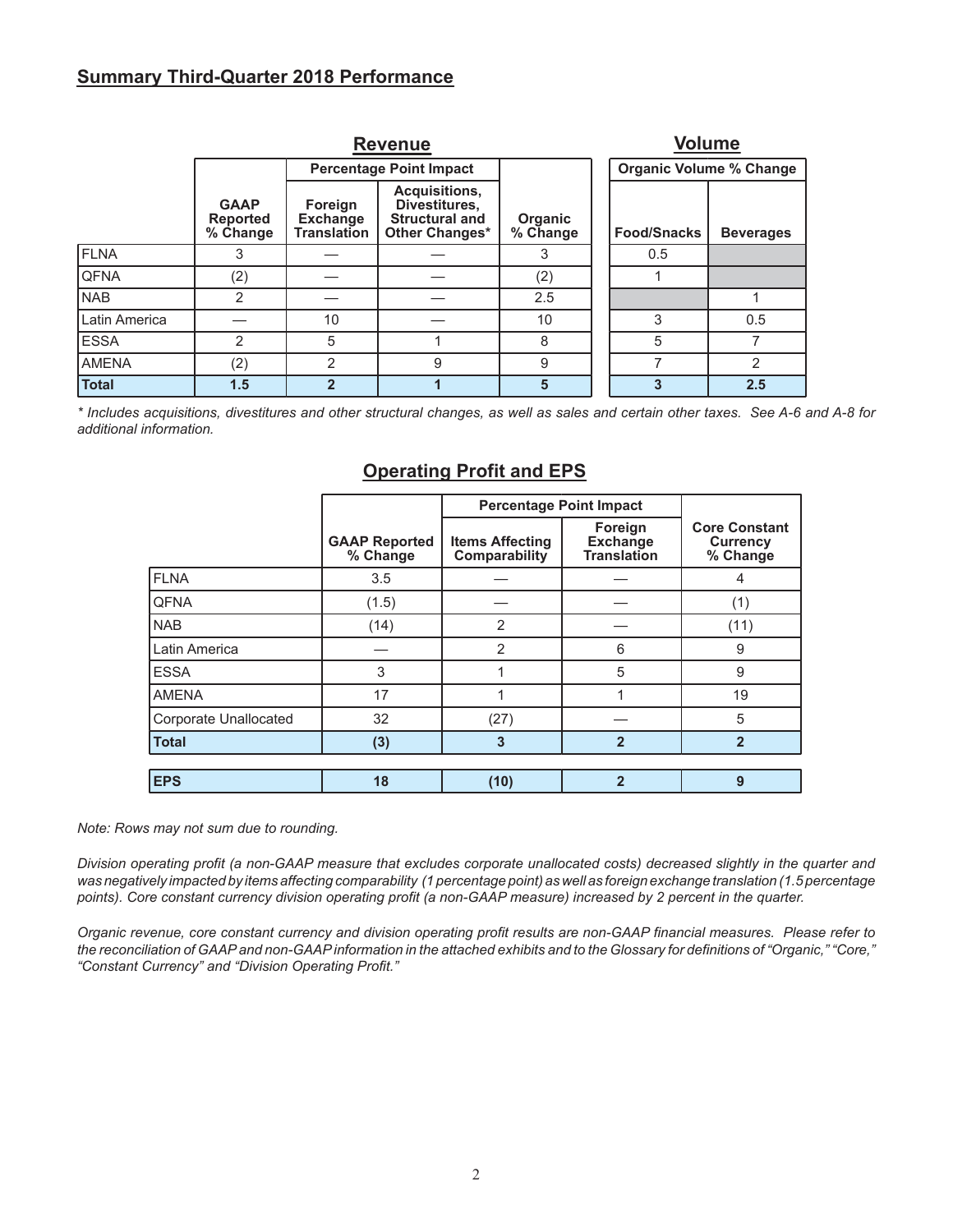# **Summary of Third-Quarter Financial Performance:**

- Reported third-quarter and year-ago results were impacted by a provisional transition tax expense related to the Tax Cuts and Jobs Act (TCJ Act), a non-cash tax benefit resulting from the conclusion of certain international tax audits, restructuring charges and commodity mark-to-market net impacts. See A-6 to A-8 for further details.
- Reported net revenue increased 1.5 percent. Foreign exchange translation had a 2-percentagepoint unfavorable impact on reported net revenue growth. Organic revenue, which excludes the impacts of foreign exchange translation and acquisitions, structural and other changes, grew 4.9 percent.
- Reported gross margin contracted 30 basis points and core gross margin contracted 10 basis points. Reported operating margin contracted 75 basis points and core operating margin contracted 25 basis points.
- Reported operating profit decreased 3 percent and core constant currency operating profit increased 2 percent. Commodity mark-to-market net impacts and restructuring charges negatively impacted reported operating profit performance by 2 percentage points and 1 percentage point, respectively. Foreign exchange translation negatively impacted reported operating profit performance by 2 percentage points.
- The reported and core effective tax rates in the third quarter of 2018 were 7 percent and 17.6 percent, respectively. The reported and core effective tax rates in the third quarter of 2017 were 22.3 and 22.2 percent, respectively. A non-cash tax benefit resulting from the conclusion of certain international tax audits reduced the reported effective tax rate by 13 percentage points. The provisional transition tax expense increased the reported effective tax rate by 3 percentage points.
- Reported EPS was \$1.75, an increase of 18 percent from the third quarter of 2017. Foreign exchange translation negatively impacted reported EPS growth by 2 percentage points.
- Core EPS was \$1.59, an increase of 7 percent. Excluding the impact of foreign exchange translation, core constant currency EPS increased 9 percent (see schedule A-11 for a reconciliation to reported EPS, the comparable GAAP measure).
- Net cash provided by operating activities was \$3.6 billion.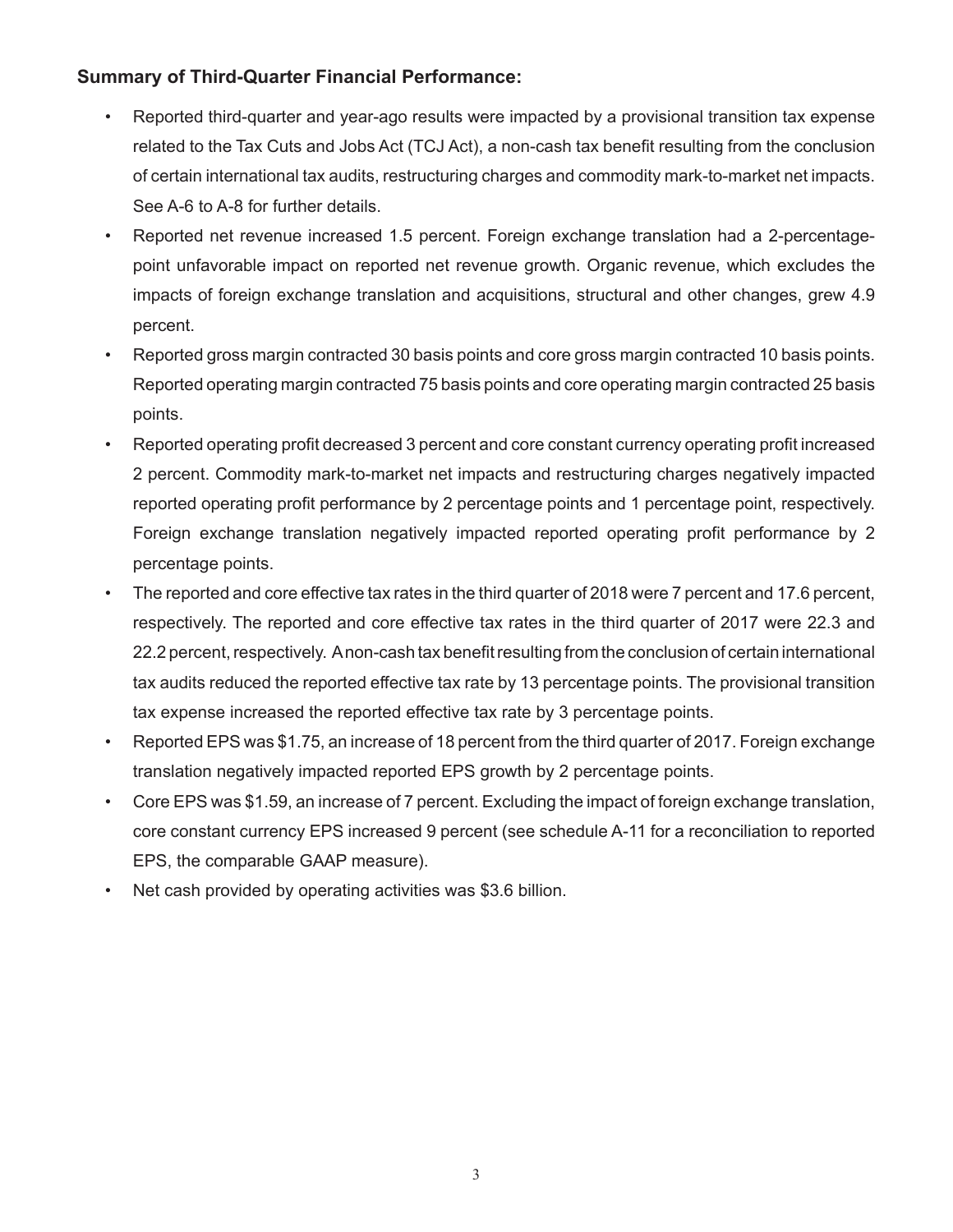# **Discussion of Third Quarter 2018 Reported Division Results:**

# **Frito-Lay North America (FLNA)**

Operating profit increased 3.5%, primarily reflecting the net revenue growth and planned cost reductions across a number of expense categories, partially offset by certain operating cost increases.

# **Quaker Foods North America (QFNA)**

Operating profit decreased 1.5%, reflecting certain operating cost increases and unfavorable net pricing and mix, as well as higher commodity costs which negatively impacted operating profit performance by 2.5 percentage points. These impacts were partially offset by planned cost reductions across a number of expense categories, lower advertising and marketing expenses and the volume growth. Additionally, insurance settlement recoveries related to the 2017 earthquake in Mexico positively contributed 2 percentage points to operating profit performance.

### **North America Beverages (NAB)**

Operating profit decreased 14%, reflecting certain operating cost increases, including increased transportation costs, higher commodity costs which negatively impacted operating profit performance by 9 percentage points and higher advertising and marketing expenses. These impacts were partially offset by the net revenue growth and planned cost reductions across a number of expense categories. A current-year gain associated with a sale of an asset positively contributed 4 percentage points to operating profit performance and was offset by a gain associated with a sale of an asset in the prior year which negatively impacted operating profit performance by 3 percentage points.

### **Latin America**

Operating profit increased slightly, reflecting planned cost reductions across a number of expense categories, the effective net pricing and the volume growth, as well as insurance settlement recoveries related to the 2017 earthquake in Mexico which contributed 5 percentage points to operating profit growth. These impacts were offset by certain operating cost increases and higher advertising and marketing expenses, as well as higher commodity costs which reduced operating profit growth by 15 percentage points. Unfavorable foreign exchange translation reduced operating profit growth by 6 percentage points.

# **Europe Sub-Saharan Africa (ESSA)**

Operating profit increased 3%, reflecting the net revenue growth and planned cost reductions across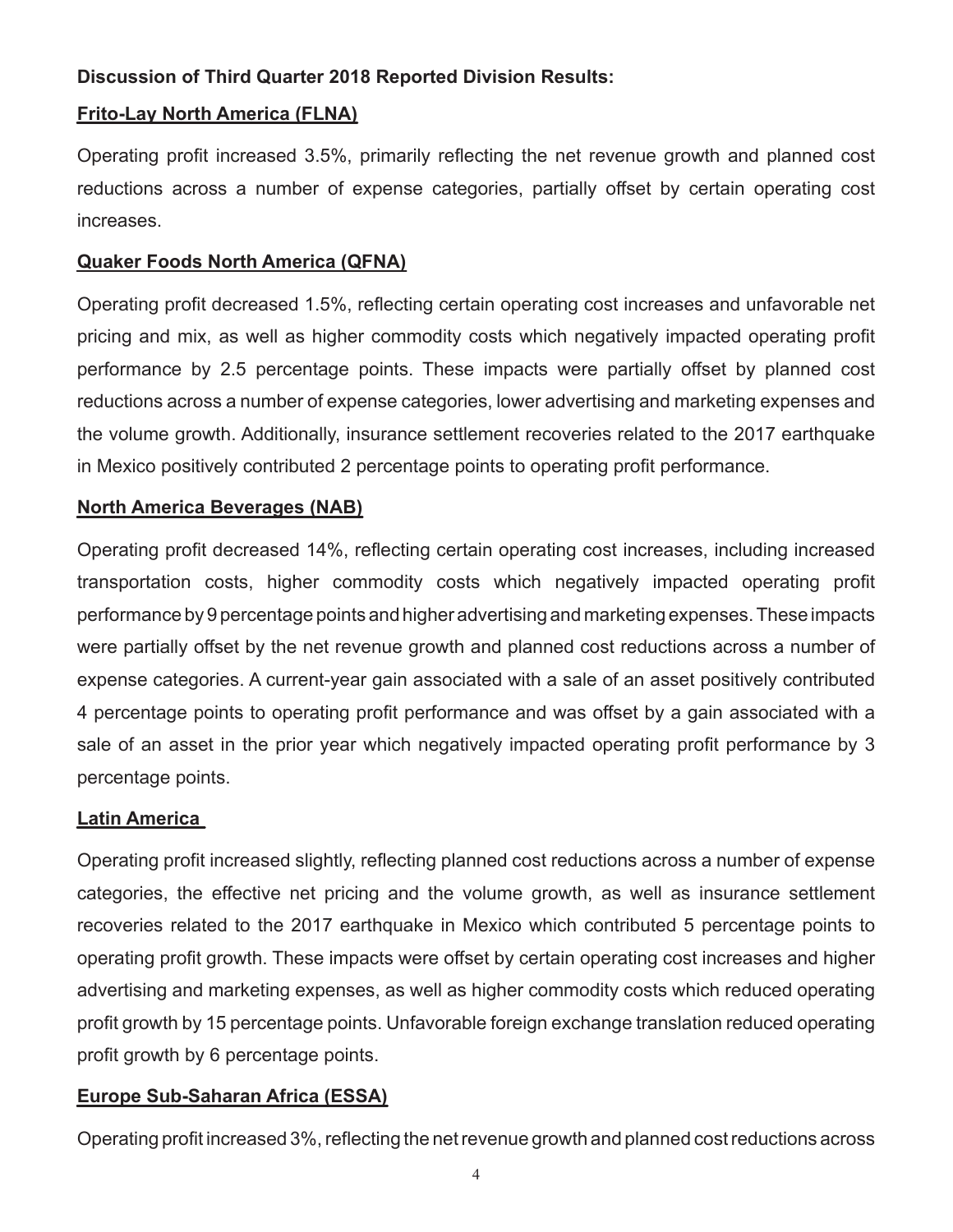a number of expense categories. These impacts were partially offset by certain operating cost increases and higher advertising and marketing expenses, as well as higher commodity costs which reduced operating profit growth by 7 percentage points. Unfavorable foreign exchange translation reduced operating profit growth by 5 percentage points.

### **Asia, Middle East and North Africa (AMENA)**

Operating profit increased 17%, reflecting the effective net pricing, planned cost reductions across a number of expense categories and the volume growth. These impacts were partially offset by certain operating cost increases and higher advertising and marketing expenses. Additionally, higher commodity costs reduced operating profit growth by 6 percentage points and the impact of refranchising our beverage businesses in Thailand in 2018 and Jordan in 2017 reduced operating profit growth by 4 percentage points.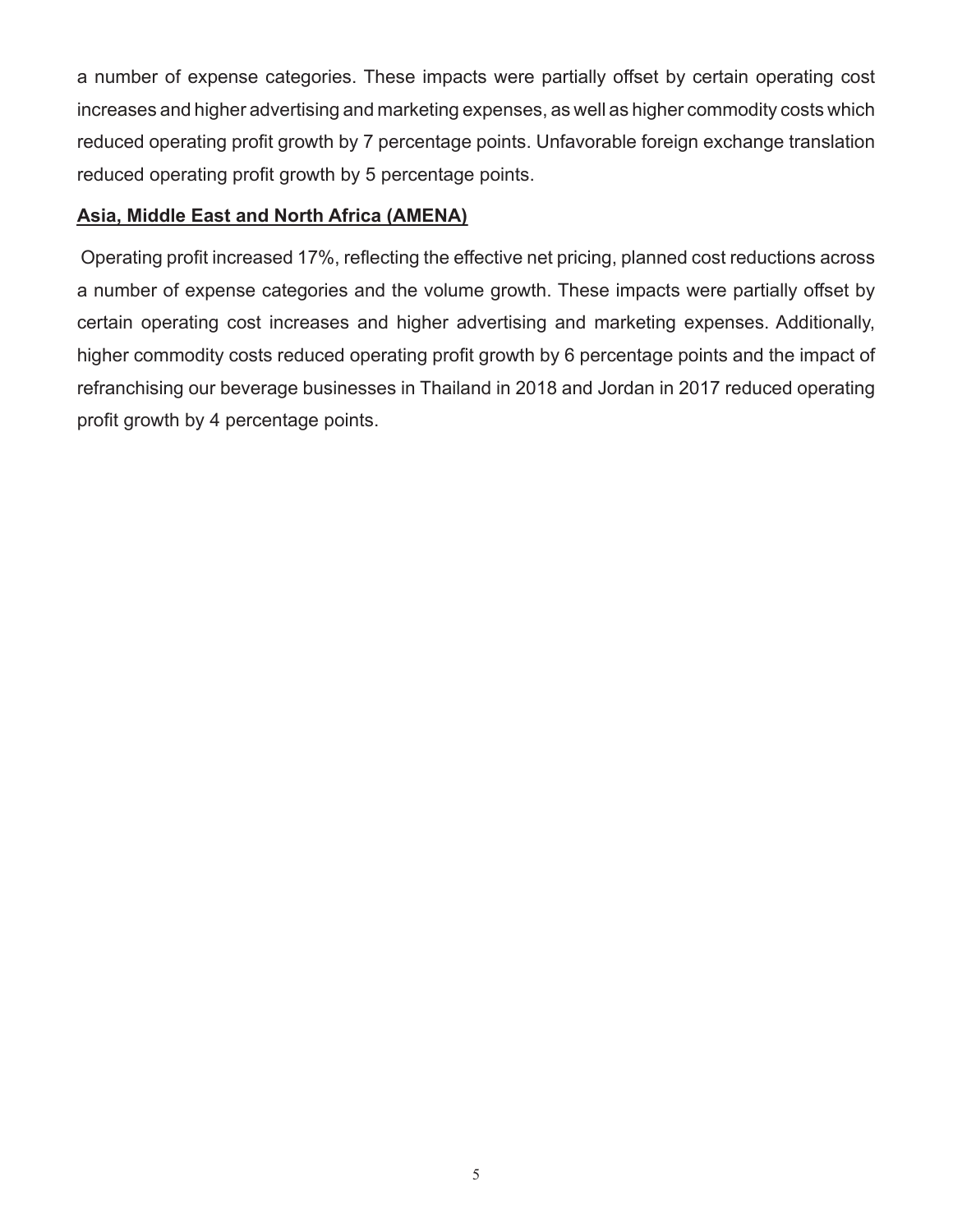### **Summary Year-to-Date 2018 Performance**

|               |                                            | <b>Volume</b>                                    |                                                                    |                     |                                |                  |
|---------------|--------------------------------------------|--------------------------------------------------|--------------------------------------------------------------------|---------------------|--------------------------------|------------------|
|               |                                            |                                                  | <b>Percentage Point Impact</b>                                     |                     | <b>Organic Volume % Change</b> |                  |
|               | <b>GAAP</b><br><b>Reported</b><br>% Change | Foreign<br><b>Exchange</b><br><b>Translation</b> | Acquisitions,<br><b>Divestitures</b><br>and Structural<br>Changes* | Organic<br>% Change | <b>Food/Snacks</b>             | <b>Beverages</b> |
| <b>FLNA</b>   | 3                                          |                                                  |                                                                    | 3                   | $\overline{2}$                 |                  |
| <b>QFNA</b>   | (2)                                        |                                                  |                                                                    | (2)                 | (0.5)                          |                  |
| <b>NAB</b>    |                                            |                                                  |                                                                    |                     |                                | (1)              |
| Latin America | 3                                          | 4                                                |                                                                    | ⇁                   |                                | (2)              |
| <b>ESSA</b>   | 8                                          | (1)                                              | 0.5                                                                | 7                   | 5                              |                  |
| <b>AMENA</b>  |                                            | (1)                                              | 8                                                                  | 7                   | 6                              |                  |
| <b>Total</b>  | 3                                          |                                                  |                                                                    | 3                   |                                |                  |

*\* Includes acquisitions, divestitures and other structural changes, as well as sales and certain other taxes. See A-6 and A-8 for additional information.*

|                       |                                  | <b>Percentage Point Impact</b>          |                                                  |                                                     |
|-----------------------|----------------------------------|-----------------------------------------|--------------------------------------------------|-----------------------------------------------------|
|                       | <b>GAAP Reported</b><br>% Change | <b>Items Affecting</b><br>Comparability | Foreign<br><b>Exchange</b><br><b>Translation</b> | <b>Core Constant</b><br><b>Currency</b><br>% Change |
| <b>FLNA</b>           | 3                                |                                         |                                                  | 3                                                   |
| <b>QFNA</b>           | (2)                              |                                         |                                                  | (2)                                                 |
| <b>NAB</b>            | (17)                             |                                         |                                                  | (16)                                                |
| Latin America         | 15                               | (6)                                     |                                                  | 10                                                  |
| <b>ESSA</b>           | (2)                              |                                         | (1)                                              | (2)                                                 |
| <b>AMENA</b>          | 34                               | $\overline{2}$                          | (1)                                              | 34                                                  |
| Corporate Unallocated | 10                               | (5.5)                                   |                                                  | 5                                                   |
| <b>Total</b>          |                                  |                                         |                                                  |                                                     |
|                       |                                  |                                         |                                                  |                                                     |
| <b>EPS</b>            | 3                                | 4                                       |                                                  | 6                                                   |

# **Operating Profit and EPS**

*Note: Rows may not sum due to rounding.*

*Division operating profit (a non-GAAP measure that excludes corporate unallocated costs) increased by 1 percent year-to-date and was nominally impacted by both items affecting comparability and foreign exchange translation. Core constant currency division operating profit (a non-GAAP measure) increased by 0.5 percent year-to-date.*

*Organic revenue, core constant currency and division operating profit results are non-GAAP financial measures. Please refer to the reconciliation of GAAP and non-GAAP information in the attached exhibits and to the Glossary for definitions of "Organic," "Core," "Constant Currency" and "Division Operating Profit."*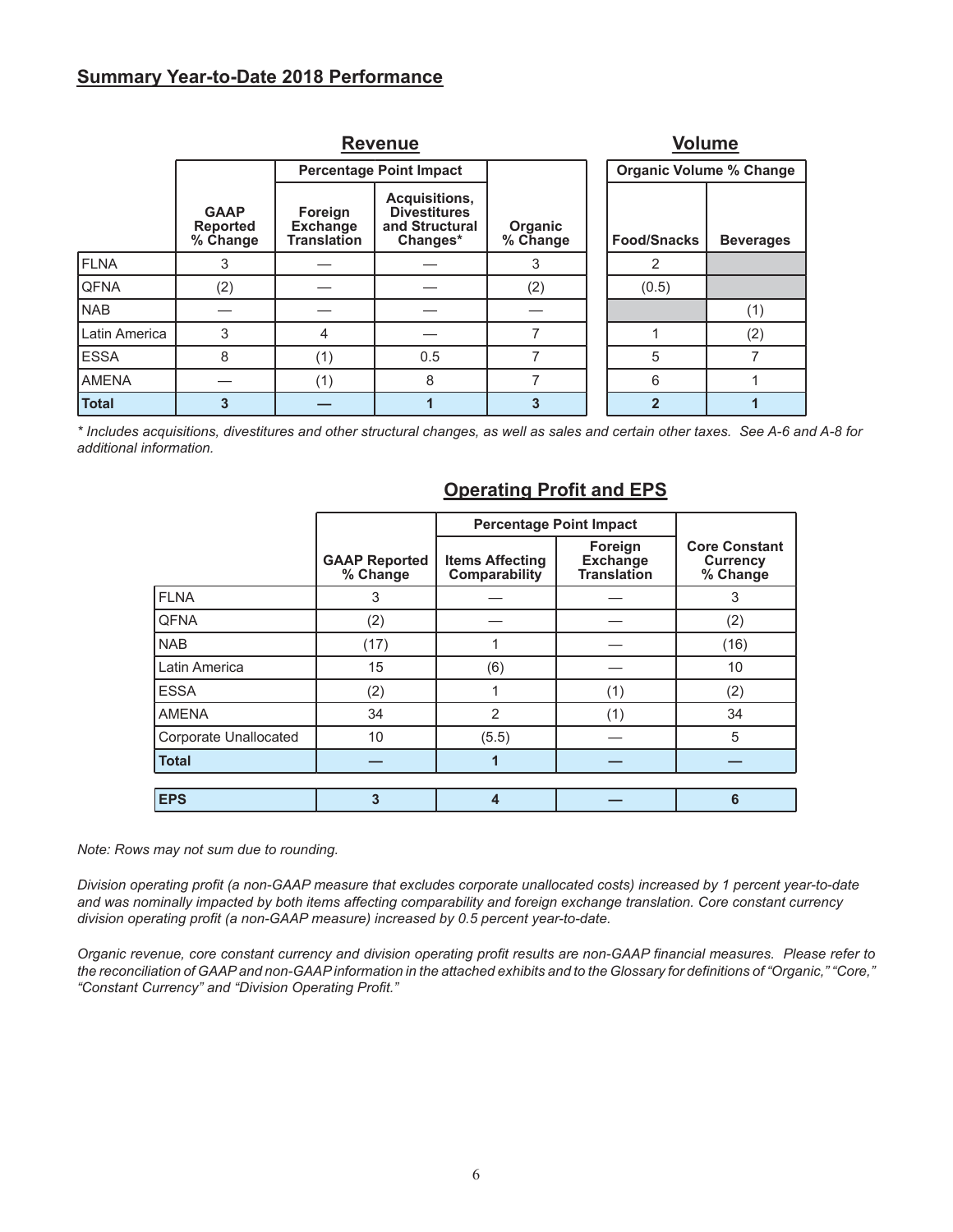# **Summary of Year-to-Date Financial Performance:**

- Reported year-to-date 2018 and 2017 results were impacted by a provisional transition tax expense related to the TCJ Act and non-cash tax benefits resulting from the conclusion of certain international tax audits and our resolution with the Internal Revenue Service (IRS) of all open matters related to the audits of taxable years 2012 and 2013 (the 2012 and 2013 audit resolution), restructuring charges and commodity mark-to-market net impacts. See A-6 to A-8 for further details.
- Reported net revenue increased 2.6 percent. Foreign exchange translation did not have a significant impact on reported net revenue growth. Organic revenue, which excludes the impacts of foreign exchange translation and acquisitions, structural and other changes, grew 3.4 percent.
- Reported gross margin contracted 50 basis points and core gross margin contracted 35 basis points. Reported operating margin contracted 50 basis points and core operating margin contracted 40 basis points.
- Both reported and core constant currency operating profit did not change significantly compared to the prior year. Commodity mark-to-market net impacts negatively impacted reported operating profit performance by 1 percentage point while restructuring charges had a nominal impact. Foreign exchange translation did not have a significant impact on reported operating profit performance.
- The reported and core effective tax rates year-to-date 2018 were 21.5 percent and 19.1 percent, respectively. The reported and core effective tax rates year-to-date 2017 were 22.9 and 22.8 percent, respectively. The favorable conclusion of certain international tax audits and the 2012 and 2013 audit resolution, collectively, reduced the reported effective tax rate by 9 percentage points. The provisional transition tax expense related to the TCJ Act increased the reported effective tax rate by 12 percentage points.
- Reported EPS was \$3.97, an increase of 3 percent. Foreign exchange translation did not have a significant effect on reported EPS growth.
- Core EPS was \$4.17, an increase of 6 percent. Foreign exchange translation did not have a significant impact on core EPS growth (see schedule A-12 for a reconciliation to reported EPS, the comparable GAAP measure).
- Net cash provided by operating activities was \$4.7 billion.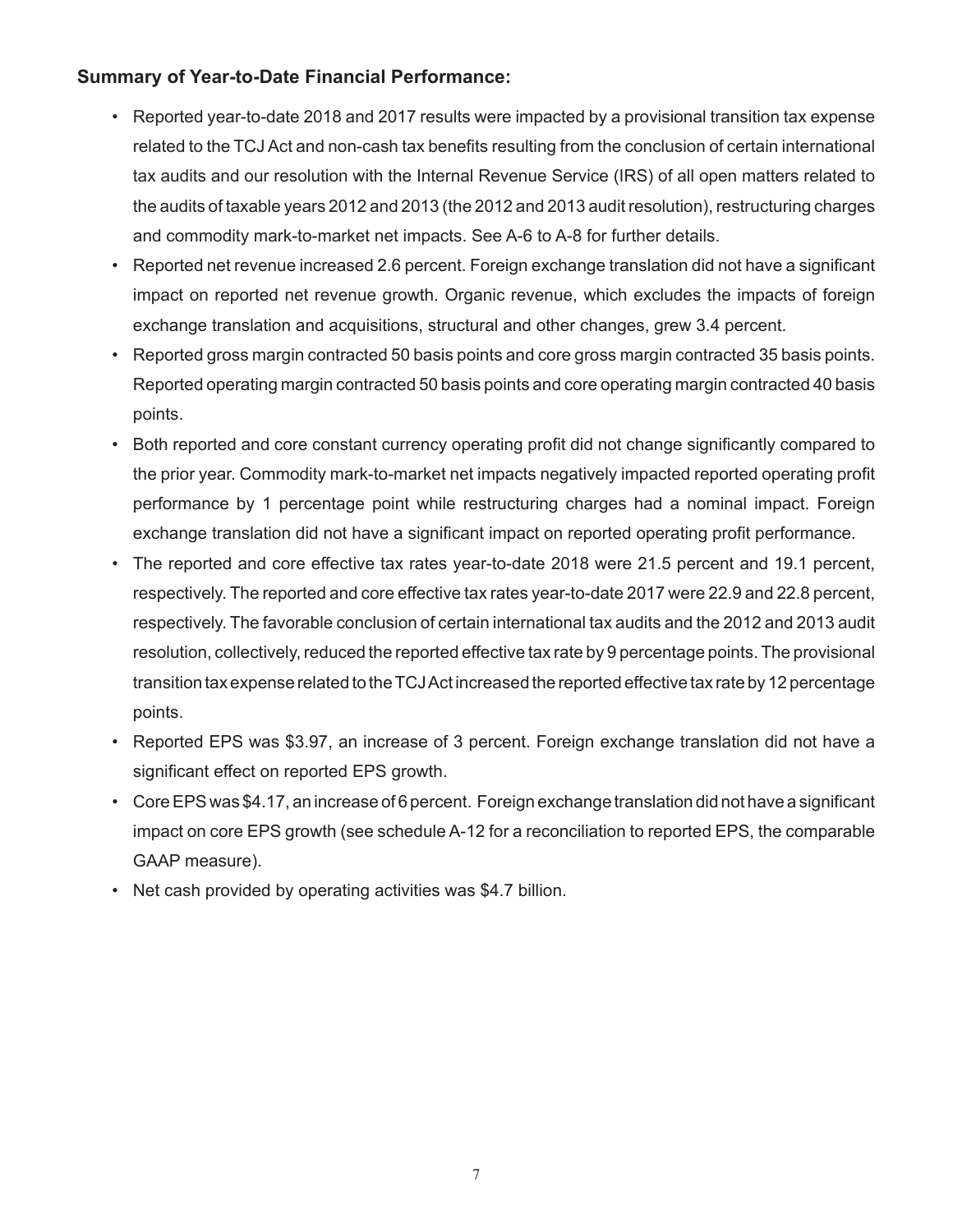# **Discussion of Year-to-Date Reported Division Results:**

# **Frito-Lay North America (FLNA)**

Operating profit increased 3%, primarily reflecting the net revenue growth and planned cost reductions across a number of expense categories. These impacts were partially offset by certain operating cost increases, as well as higher commodity costs, primarily potatoes and motor fuel, which reduced operating profit growth by 2 percentage points. Additionally, a bonus extended to certain U.S. employees in connection with the TCJ Act reduced operating profit growth by 1 percentage point.

# **Quaker Foods North America (QFNA)**

Operating profit decreased 2%, reflecting the net revenue performance and certain operating cost increases, as well as higher commodity costs which negatively impacted operating profit performance by 3 percentage points. These impacts were partially offset by planned cost reductions across a number of expense categories and lower advertising and marketing expenses. Additionally, insurance settlement recoveries related to the 2017 earthquake in Mexico positively contributed 1 percentage point to operating profit performance.

### **North America Beverages (NAB)**

Operating profit decreased 17%, reflecting certain operating cost increases, including increased transportation costs, as well as higher commodity costs which negatively impacted operating profit performance by 7 percentage points. These impacts were partially offset by planned cost reductions across a number of expense categories. Current-year gains associated with sales of assets positively contributed 3 percentage points to operating profit performance and were offset by a gain associated with the sale of an asset in the prior year which negatively impacted operating profit performance by 1 percentage point. A bonus extended to certain U.S. employees in connection with the TCJ Act negatively impacted operating profit performance by 2 percentage points.

# **Latin America**

Operating profit increased 15%, reflecting the net revenue growth and planned cost reductions across a number of expense categories, as well as insurance settlement recoveries related to the 2017 earthquake in Mexico which contributed 5 percentage points to operating profit growth. These impacts were partially offset by certain operating cost increases and higher advertising and marketing expenses, as well as higher commodity costs which reduced operating profit growth by 11 percentage points. Lower restructuring and impairment charges contributed 6 percentage points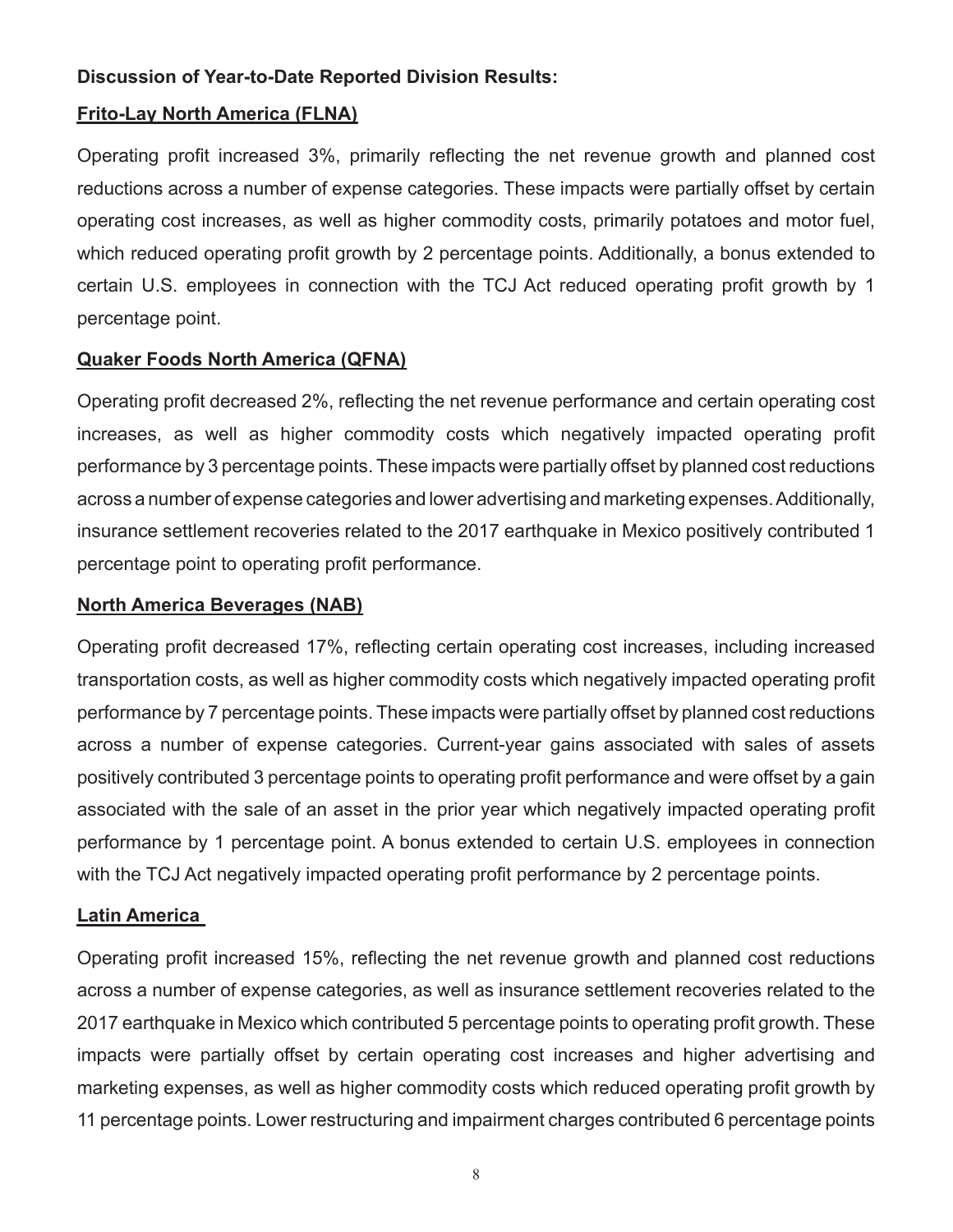to operating profit growth.

# **Europe Sub-Saharan Africa (ESSA)**

Operating profit decreased 2%, reflecting certain operating cost increases and higher advertising and marketing expenses. Additionally, a prior-year gain associated with the sale of our minority stake in Britvic and higher commodity costs negatively impacted operating profit performance by 9 percentage points and 5 percentage points, respectively. These impacts were partially offset by the net revenue growth and planned cost reductions across a number of expense categories.

# **Asia, Middle East and North Africa (AMENA)**

Operating profit increased 34%, primarily reflecting the net revenue growth and planned cost reductions across a number of expense categories, as well as the net impact of refranchising our beverage businesses in Thailand in 2018 and Jordan in 2017, which contributed 15 percentage points to operating profit growth. These impacts were partially offset by certain operating cost increases, as well as higher commodity costs which reduced operating profit growth by 4 percentage points.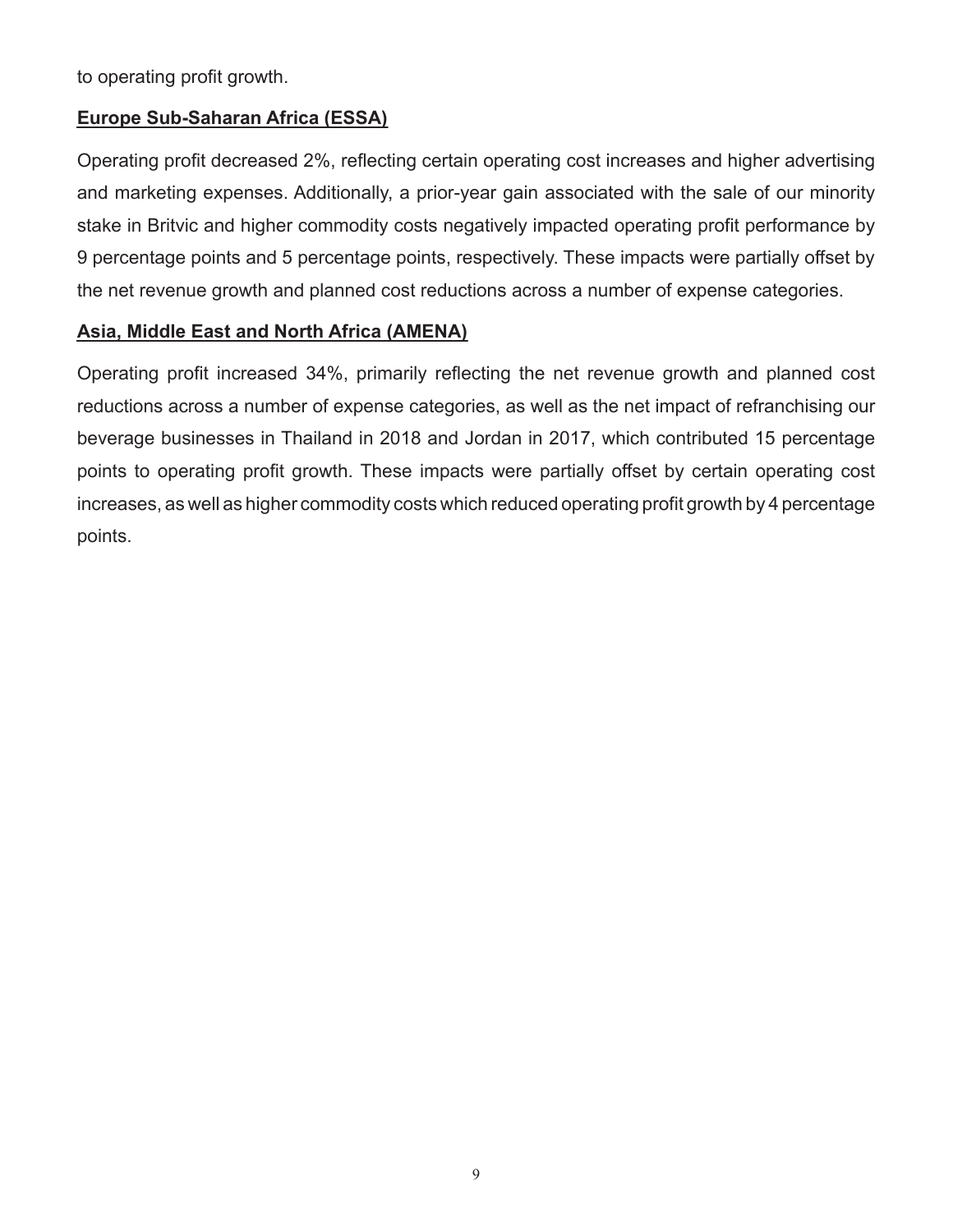# **2018 Guidance and Outlook**

The Company provides guidance on a non-GAAP basis as the Company cannot predict certain elements which are included in reported GAAP results, including the impact of foreign exchange translation and commodity mark-to-market impacts.

The company updated its 2018 financial guidance and now expects:

- Full year organic revenue growth to be at least 3 percent.
- Based on current market consensus rates, foreign exchange translation to have a 1 percentage point negative impact on reported net revenue and earnings per share growth.
- A core effective tax rate between 19 and 20 percent, reflecting benefits of the TCJ Act.
- Core earnings per share of \$5.65, an 8 percent increase compared to 2017 core earnings per share of \$5.23 reflecting the expected unfavorable 1 percentage point foreign exchange translation impact.
- Approximately \$9 billion in cash from operating activities and free cash flow of approximately \$6 billion, which now assumes net capital spending of approximately \$3.3 billion and a discretionary pension contribution of \$1.4 billion.

The company continues to expect:

- Core constant currency EPS growth of 9 percent.
- The benefit of the TCJ Act to be substantially reinvested in initiatives to benefit the Company's U.S. based front line workforce and to otherwise increase the Company's capabilities.
- Total cash returns to shareholders of approximately \$7 billion, total dividends to shareholders of approximately \$5 billion and share repurchases of approximately \$2 billion.

# **Conference Call:**

At 7:45 a.m. (Eastern Time) today, the Company will host a conference call with investors and financial analysts to discuss third quarter 2018 results and the outlook for 2018. Further details will be accessible on the Company's website at www.pepsico.com/investors.

Contacts: Investors **Media** Jamie Caulfield **Carrie Ratner** Carrie Ratner Investor Relations Communications 914-253-3035 914-253-3817 jamie.caulfield@pepsico.com carrie.ratner@pepsico.com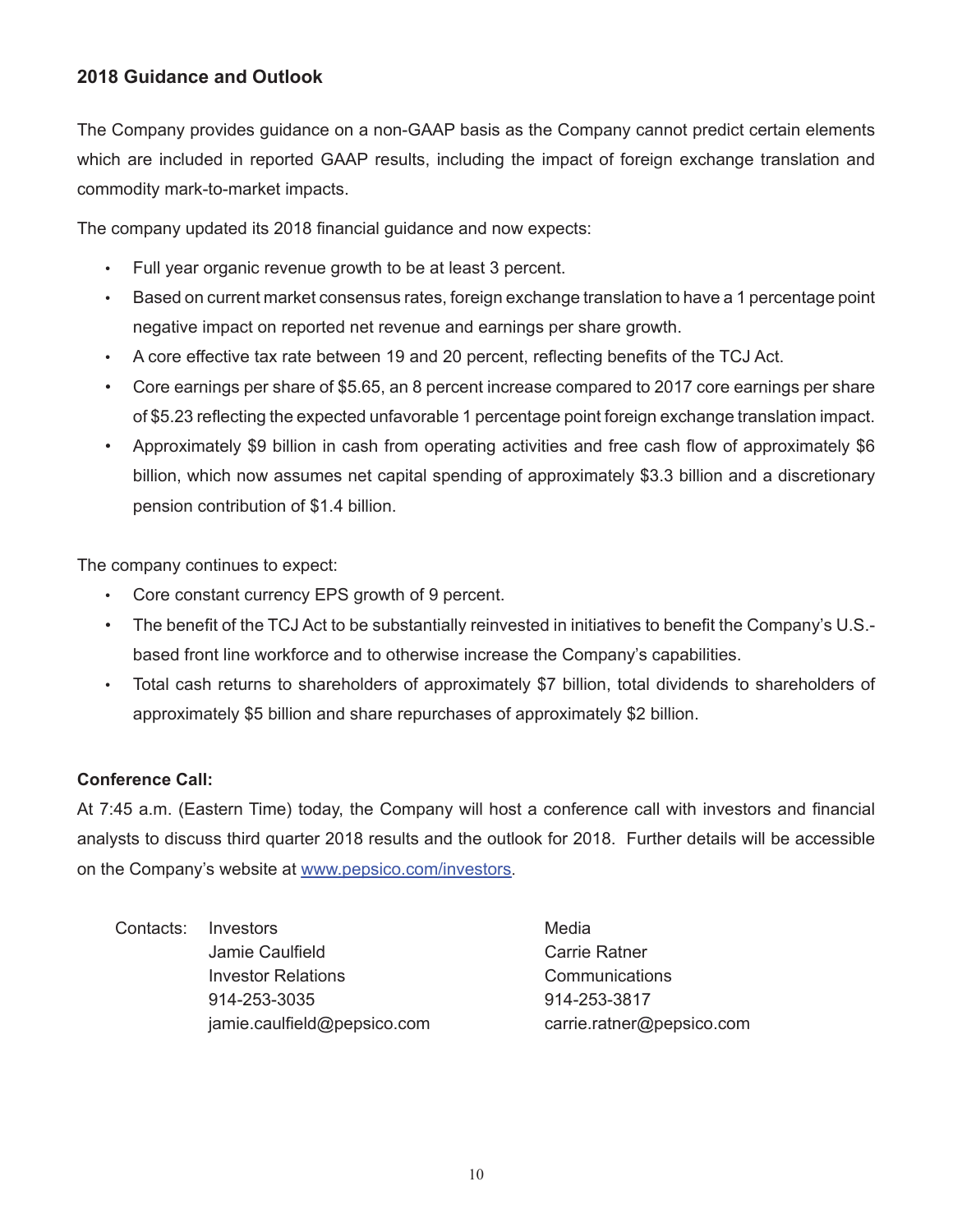### **PepsiCo, Inc. and Subsidiaries Condensed Consolidated Statement of Income (in millions except per share amounts, unaudited)**

|                                                              | 12 Weeks Ended |          |     |                        |             |            |     | 36 Weeks Ended |                  |                 |
|--------------------------------------------------------------|----------------|----------|-----|------------------------|-------------|------------|-----|----------------|------------------|-----------------|
|                                                              |                | 9/8/2018 |     | $9/9/2017^{(a)}$       | Change      | 9/8/2018   |     |                | $9/9/2017^{(a)}$ | Change          |
| <b>Net Revenue</b>                                           | $\mathcal{S}$  | 16,485   |     | $\mathbb{S}$<br>16,240 | $1.5 \%$ \$ | 45,137     |     | $\mathbf S$    | 43,999           | $3\%$           |
| Cost of sales                                                |                | 7,527    |     | 7,368                  | $2\%$       | 20,445     |     |                | 19,717           | $4\%$           |
| Gross profit                                                 |                | 8,958    |     | 8,872                  | $1\%$       | 24,692     |     |                | 24,282           | $2 \frac{9}{6}$ |
| Selling, general and administrative expenses                 |                | 6,114    |     | 5,948                  | $3\%$       | 17,013     |     |                | 16,576           | $3\%$           |
| <b>Operating Profit</b>                                      |                | 2,844    |     | 2,924                  | $(3)\%$     | 7,679      |     |                | 7,706            | $-$ %           |
| Other pension and retiree medical benefits<br>income         |                | 74       |     | 69                     | $5\%$       | 231        |     |                | 210              | $10\ \%$        |
| Interest expense                                             |                | (302)    |     | (269)                  | $12\%$      | (904)      |     |                | (786)            | $15\%$          |
| Interest income and other                                    |                | 81       |     | 52                     | 55 %        | 248        |     |                | 141              | 75 %            |
| Income before income taxes                                   |                | 2,697    |     | 2,776                  | $(3)\%$     | 7,254      |     |                | 7,271            | $-$ %           |
| Provision for income taxes                                   |                | 188      | (b) | 620                    | (70)%       | 1,562      | (b) |                | 1,668            | $(6)\%$         |
| Net income                                                   |                | 2,509    |     | 2,156                  | 16 %        | 5,692      |     |                | 5,603            | $2 \ \%$        |
| Less: Net income attributable to<br>noncontrolling interests |                | 11       |     | 12                     | (4)%        | 31         |     |                | 36               | (13)%           |
| <b>Net Income Attributable to PepsiCo</b>                    | \$             | 2,498    |     | $\mathbf S$<br>2,144   | $16 \%$ \$  | 5,661      |     | $\$$           | 5,567            | $2 \frac{9}{6}$ |
|                                                              |                |          |     |                        |             |            |     |                |                  |                 |
| Diluted                                                      |                |          |     |                        |             |            |     |                |                  |                 |
| Net Income Attributable to PepsiCo per<br>Common Share       | \$             | 1.75     |     | \$<br>1.49             | $18 \%$ \$  | 3.97       |     | \$             | 3.87             | $3 \ \%$        |
| Weighted-average common shares<br>outstanding                |                | 1,424    |     | 1,438                  |             | 1,427      |     |                | 1,440            |                 |
|                                                              |                |          |     |                        |             |            |     |                |                  |                 |
| Cash dividends declared per common share                     | $\mathbf S$    | 0.9275   |     | 0.805<br>\$            |             | \$<br>2.66 |     | S.             | 2.3625           |                 |

(a) Reflects the retrospective adoption of guidance requiring the presentation of non-service cost components of net periodic benefit cost below operating profit. The impact from retrospective adoption of this guidance resulted in an increase to cost of sales and selling, general and administrative expenses of \$2 million and \$67 million, respectively, for the 12 weeks ended September 9, 2017 and \$9 million and \$201 million, respectively, for the 36 weeks ended September 9, 2017. We recorded a corresponding increase to other pension and retiree medical benefits income below operating profit of \$69 million and \$210 million for the 12 and 36 weeks ended September 9, 2017, respectively. In addition, the impact of this guidance resulted in a decrease in operating profit of \$233 million for the year ended December 30, 2017. The changes described above had no impact on our consolidated net revenue, net interest expense, provision for income taxes, net income attributable to PepsiCo or earnings per share.

(b) Includes the provisional impact of the TCJ Act enacted in 2017. See A-7 for additional information.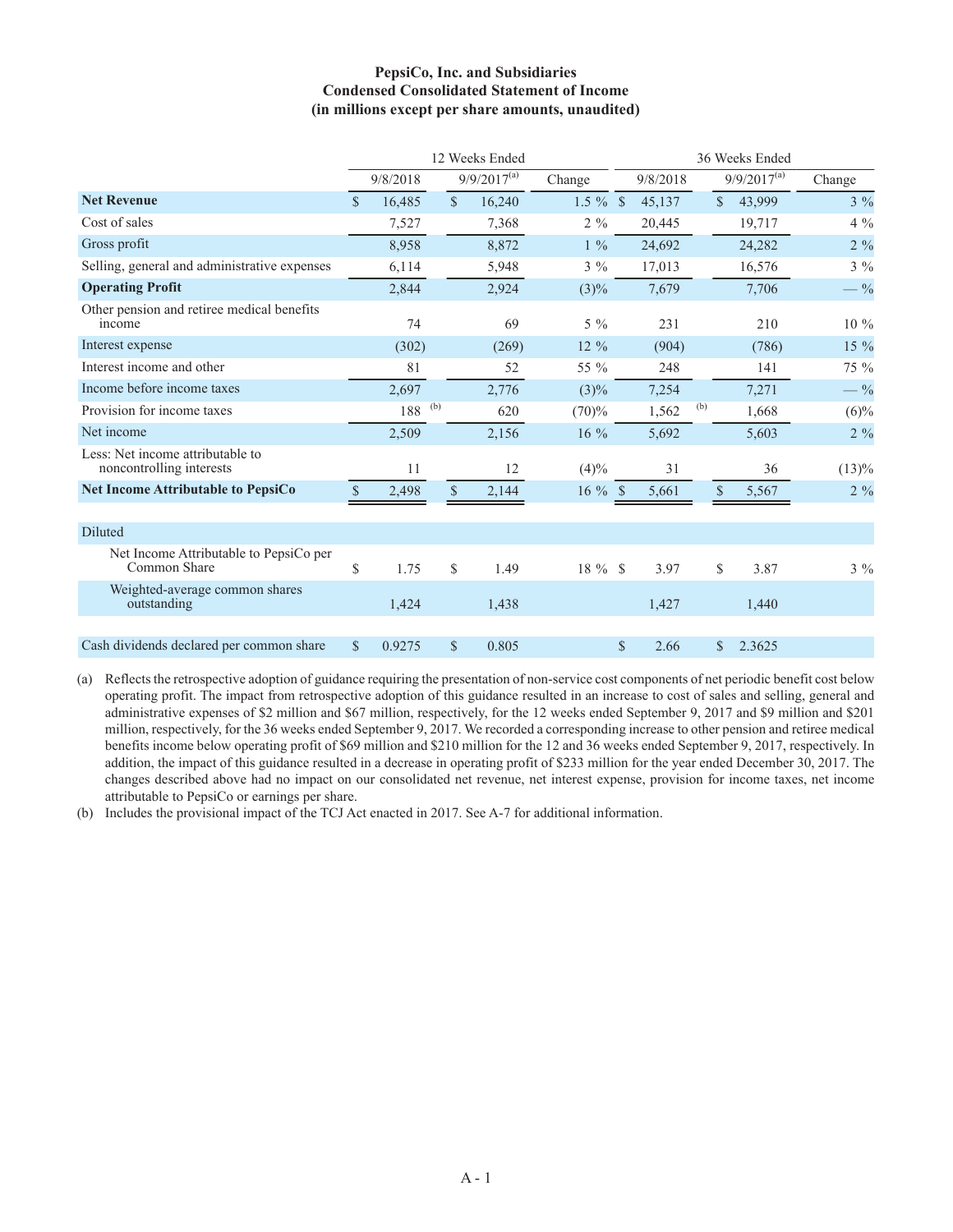#### **PepsiCo, Inc. and Subsidiaries Supplemental Financial Information (in millions and unaudited)**

|                                    |               |          |               | 12 Weeks Ended   | 36 Weeks Ended  |  |          |              |                  |                 |  |  |
|------------------------------------|---------------|----------|---------------|------------------|-----------------|--|----------|--------------|------------------|-----------------|--|--|
|                                    |               | 9/8/2018 |               | $9/9/2017^{(a)}$ | Change          |  | 9/8/2018 |              | $9/9/2017^{(a)}$ | Change          |  |  |
| Net Revenue                        |               |          |               |                  |                 |  |          |              |                  |                 |  |  |
| Frito-Lay North America            | \$            | 3,891    | <sup>\$</sup> | 3,792            | $3\%$ \$        |  | 11,345   | \$.          | 10,969           | $3\%$           |  |  |
| Quaker Foods North America         |               | 567      |               | 578              | $(2)\%$         |  | 1,695    |              | 1,729            | (2)%            |  |  |
| North America Beverages            |               | 5,456    |               | 5,332            | $2\%$           |  | 15,064   |              | 15,034           | $-$ %           |  |  |
| Latin America                      |               | 1,868    |               | 1,873            | $-$ %           |  | 4,935    |              | 4,773            | $3\%$           |  |  |
| Europe Sub-Saharan Africa          |               | 3,161    |               | 3,098            | $2\%$           |  | 7,945    |              | 7,355            | $8\%$           |  |  |
| Asia, Middle East and North Africa |               | 1,542    |               | 1,567            | $(2)\%$         |  | 4,153    |              | 4,139            | $-$ %           |  |  |
| <b>Total Net Revenue</b>           | S.            | 16,485   | <sup>\$</sup> | 16,240           | $1.5 \%$ \$     |  | 45,137   | S.           | 43,999           | $3\%$           |  |  |
|                                    |               |          |               |                  |                 |  |          |              |                  |                 |  |  |
| <b>Operating Profit</b>            |               |          |               |                  |                 |  |          |              |                  |                 |  |  |
| Frito-Lay North America            | $\mathcal{S}$ | 1,241    | <sup>\$</sup> | 1,199            | $3.5 \%$ \$     |  | 3,491    | $\mathbb{S}$ | 3,392            | $3\%$           |  |  |
| Quaker Foods North America         |               | 143      |               | 145              | $(1.5)\%$       |  | 443      |              | 453              | $(2)\%$         |  |  |
| North America Beverages            |               | 703      |               | 813              | (14)%           |  | 1,838    |              | 2,204            | (17)%           |  |  |
| Latin America                      |               | 284      |               | 284              | $- \frac{9}{6}$ |  | 742      |              | 645              | 15 %            |  |  |
| Europe Sub-Saharan Africa          |               | 439      |               | 427              | $3\%$           |  | 995      |              | 1,015            | $(2)\%$         |  |  |
| Asia, Middle East and North Africa |               | 311      |               | 267              | $17\%$          |  | 994      |              | 745              | 34 %            |  |  |
| Corporate Unallocated              |               | (277)    |               | (211)            | $32 \%$         |  | (824)    |              | (748)            | 10 %            |  |  |
| <b>Total Operating Profit</b>      | \$            | 2,844    | S             | 2,924            | $(3)\%$ \$      |  | 7,679    | S.           | 7,706            | $- \frac{9}{6}$ |  |  |

(a) Operating profit reflects the retrospective adoption of guidance requiring the presentation of non-service cost components of net periodic benefit cost below operating profit. The impact from retrospective adoption of this guidance resulted in an increase to cost of sales and selling, general and administrative expenses of \$2 million and \$67 million, respectively, for the 12 weeks ended September 9, 2017 and \$9 million and \$201 million, respectively, for the 36 weeks ended September 9, 2017. We recorded a corresponding increase to other pension and retiree medical benefits income below operating profit of \$69 million and \$210 million for the 12 and 36 weeks ended September 9, 2017, respectively.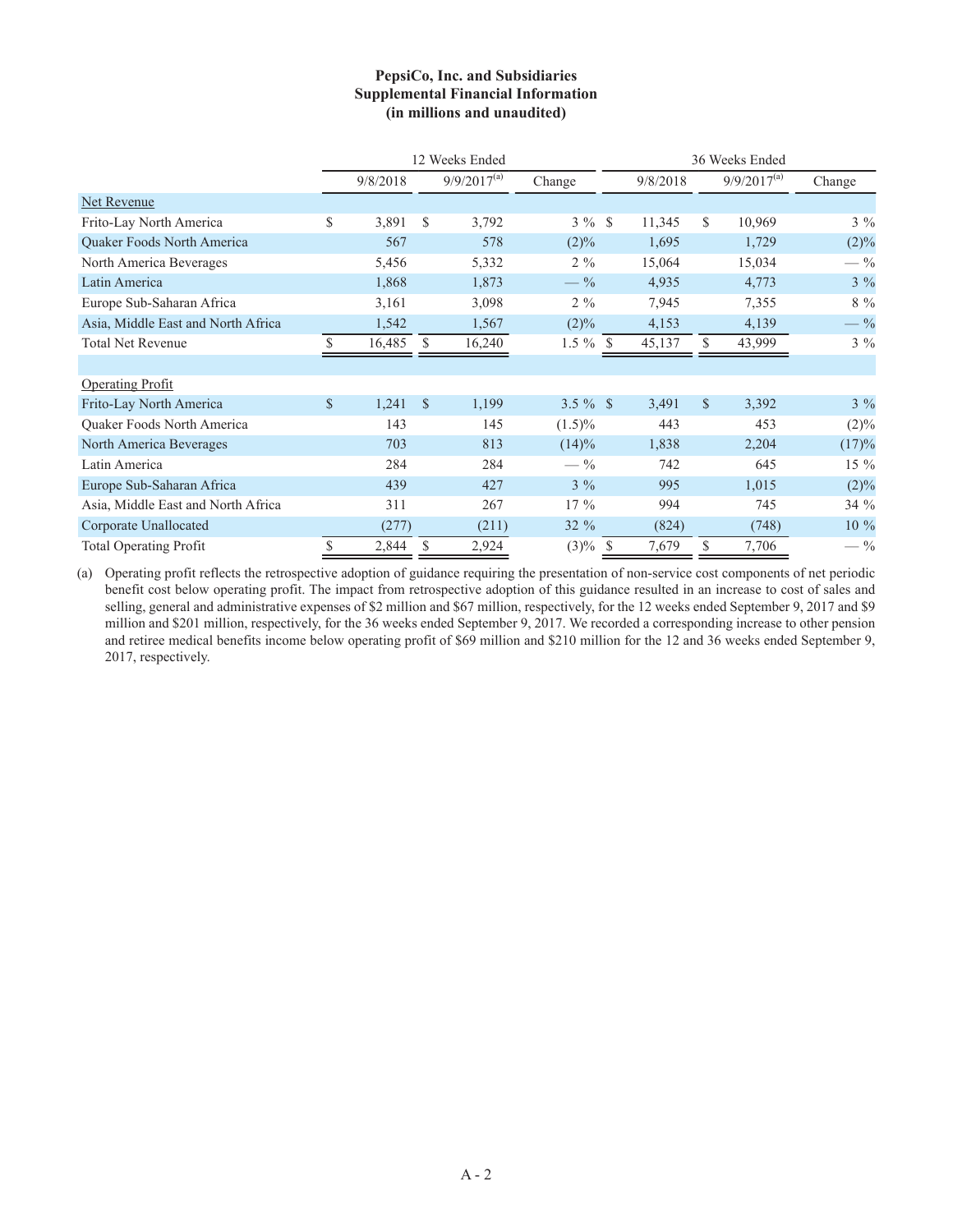### **PepsiCo, Inc. and Subsidiaries Condensed Consolidated Statement of Cash Flows (in millions, unaudited)**

|                                                                                                                                                        | 36 Weeks Ended |               |                |  |
|--------------------------------------------------------------------------------------------------------------------------------------------------------|----------------|---------------|----------------|--|
|                                                                                                                                                        | 9/8/2018       |               | 9/9/2017       |  |
| <b>Operating Activities</b>                                                                                                                            |                |               |                |  |
| Net income                                                                                                                                             | \$<br>5,692    | <sup>\$</sup> | 5,603          |  |
| Depreciation and amortization                                                                                                                          | 1,636          |               | 1,604          |  |
| Share-based compensation expense                                                                                                                       | 203            |               | 206            |  |
| Restructuring and impairment charges                                                                                                                   | 79             |               | 69             |  |
| Cash payments for restructuring charges                                                                                                                | (179)          |               | (83)           |  |
| Pension and retiree medical plan expenses                                                                                                              | 147            |               | 141            |  |
| Pension and retiree medical plan contributions                                                                                                         | (1,664)        |               | (169)          |  |
| Deferred income taxes and other tax charges and credits                                                                                                | (609)          |               | 284            |  |
| Provisional net tax expense related to the TCJ Act                                                                                                     | 854            |               |                |  |
| Change in assets and liabilities:                                                                                                                      |                |               |                |  |
| Accounts and notes receivable                                                                                                                          | (1,299)        |               | (999)          |  |
| Inventories                                                                                                                                            | (362)          |               | (424)          |  |
| Prepaid expenses and other current assets                                                                                                              | (158)          |               | (119)          |  |
| Accounts payable and other current liabilities                                                                                                         | 116            |               | (496)          |  |
| Income taxes payable                                                                                                                                   | 633            |               | 633            |  |
| Other, net                                                                                                                                             | (357)          |               | (163)          |  |
| <b>Net Cash Provided by Operating Activities</b>                                                                                                       | 4,732          |               | 6,087          |  |
|                                                                                                                                                        |                |               |                |  |
| <b>Investing Activities</b>                                                                                                                            |                |               |                |  |
| Capital spending                                                                                                                                       | (1,578)        |               | (1, 474)       |  |
| Sales of property, plant and equipment                                                                                                                 | 119            |               | 82             |  |
| Acquisitions and investments in noncontrolled affiliates                                                                                               | (253)          |               | (45)           |  |
| Divestitures                                                                                                                                           | 294            |               | 143            |  |
| Short-term investments, by original maturity:                                                                                                          |                |               |                |  |
| More than three months - purchases                                                                                                                     | (5,637)        |               | (11, 742)      |  |
| More than three months - maturities                                                                                                                    | 11,874         |               | 10,400         |  |
| More than three months - sales                                                                                                                         | 772            |               | 345            |  |
|                                                                                                                                                        | $\overline{7}$ |               |                |  |
| Three months or less, net                                                                                                                              |                |               | $\overline{4}$ |  |
| Other investing, net                                                                                                                                   |                |               | 9              |  |
| Net Cash Provided by/(Used for) Investing Activities                                                                                                   | 5,598          |               | (2, 278)       |  |
|                                                                                                                                                        |                |               |                |  |
| <b>Financing Activities</b>                                                                                                                            |                |               |                |  |
| Proceeds from issuances of long-term debt                                                                                                              |                |               | 3,525          |  |
| Payments of long-term debt                                                                                                                             | (2,506)        |               | (3,256)        |  |
| Short-term borrowings, by original maturity:                                                                                                           |                |               |                |  |
| More than three months - proceeds                                                                                                                      | $\overline{2}$ |               | 77             |  |
| More than three months - payments                                                                                                                      | (17)           |               | (91)           |  |
| Three months or less, net                                                                                                                              | (1, 384)       |               | 1,526          |  |
| Cash dividends paid                                                                                                                                    | (3,621)        |               | (3,324)        |  |
| Share repurchases - common                                                                                                                             | (1, 442)       |               | (1,464)        |  |
| Share repurchases - preferred                                                                                                                          | (2)            |               | (4)            |  |
| Proceeds from exercises of stock options                                                                                                               | 215            |               | 396            |  |
| Withholding tax payments on restricted stock units (RSUs), performance stock units (PSUs) and PepsiCo<br>equity performance units (PEPunits) converted | (93)           |               | (131)          |  |
| Other financing                                                                                                                                        | (23)           |               | (29)           |  |
| <b>Net Cash Used for Financing Activities</b>                                                                                                          | (8, 871)       |               | (2,775)        |  |
| Effect of exchange rate changes on cash and cash equivalents and restricted cash                                                                       | (73)           |               | 76             |  |
| Net Increase in Cash and Cash Equivalents and Restricted Cash                                                                                          | 1,386          |               | 1,110          |  |
| Cash and Cash Equivalents and Restricted Cash, Beginning of Year                                                                                       | 10,657         |               | 9,169          |  |
| Cash and Cash Equivalents and Restricted Cash, End of Period                                                                                           | \$<br>12,043   | \$            | 10,279         |  |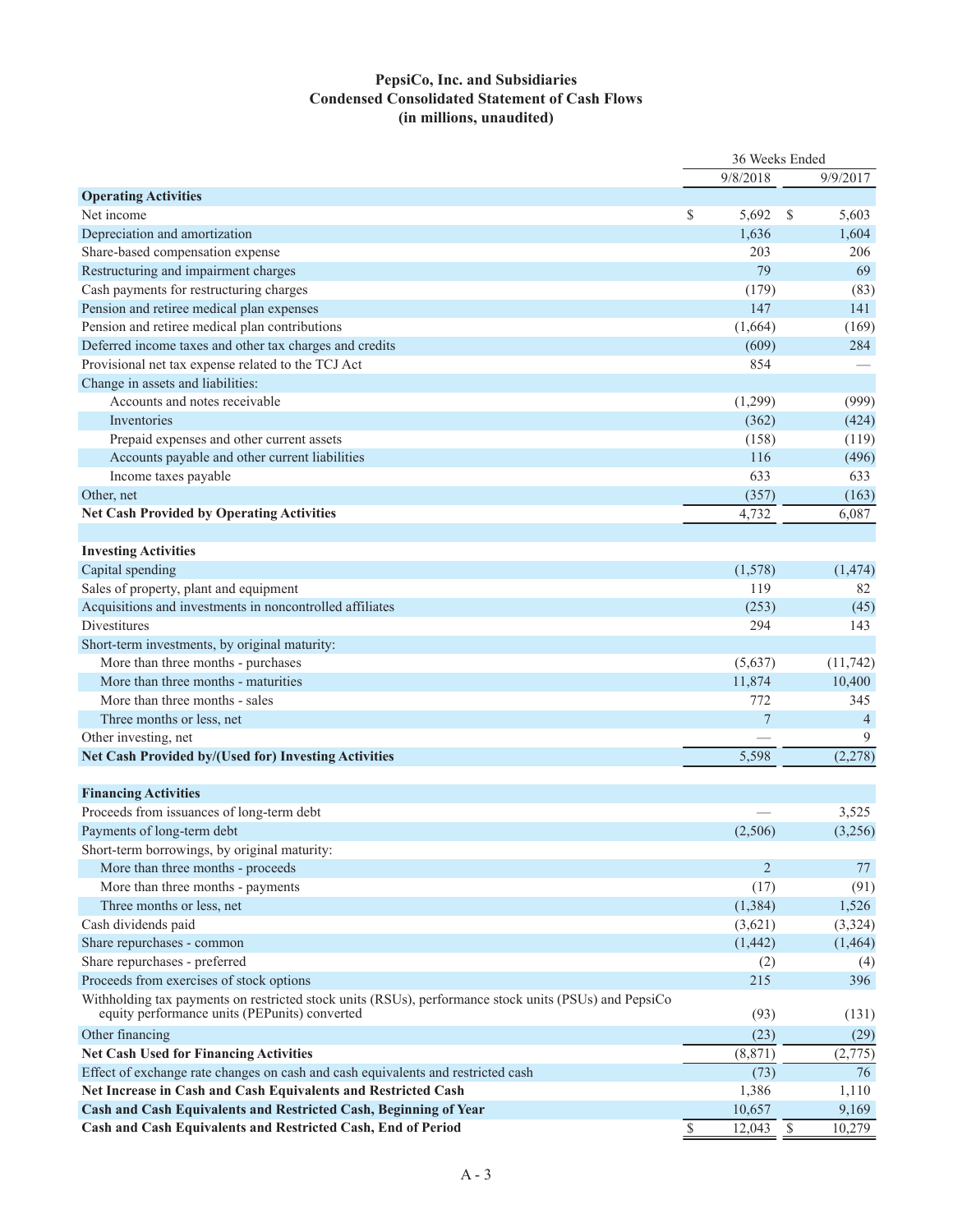### **PepsiCo, Inc. and Subsidiaries Condensed Consolidated Balance Sheet (in millions except per share amounts)**

|                                                                                                                                                                             |                 | (unaudited)<br>9/8/2018 |               | 12/30/2017 |
|-----------------------------------------------------------------------------------------------------------------------------------------------------------------------------|-----------------|-------------------------|---------------|------------|
| <b>ASSETS</b>                                                                                                                                                               |                 |                         |               |            |
| <b>Current Assets</b>                                                                                                                                                       |                 |                         |               |            |
| Cash and cash equivalents                                                                                                                                                   | \$              | 11,991                  | $\mathcal{S}$ | 10,610     |
| Short-term investments                                                                                                                                                      |                 | 1,907                   |               | 8,900      |
| Accounts and notes receivable, net                                                                                                                                          |                 | 7,975                   |               | 7,024      |
| Inventories:                                                                                                                                                                |                 |                         |               |            |
| Raw materials and packaging                                                                                                                                                 |                 | 1,401                   |               | 1,344      |
| Work-in-process                                                                                                                                                             |                 | 164                     |               | 167        |
| Finished goods                                                                                                                                                              |                 | 1,577                   |               | 1,436      |
|                                                                                                                                                                             |                 | 3,142                   |               | 2,947      |
| Prepaid expenses and other current assets                                                                                                                                   |                 | 827                     |               | 1,546      |
| <b>Total Current Assets</b>                                                                                                                                                 |                 | 25,842                  |               | 31,027     |
| Property, Plant and Equipment, net                                                                                                                                          |                 | 16,541                  |               | 17,240     |
| Amortizable Intangible Assets, net                                                                                                                                          |                 | 1,193                   |               | 1,268      |
| Goodwill                                                                                                                                                                    |                 | 14,332                  |               | 14,744     |
| Other nonamortizable intangible assets                                                                                                                                      |                 | 12,273                  |               | 12,570     |
| <b>Nonamortizable Intangible Assets</b>                                                                                                                                     |                 | 26,605                  |               | 27,314     |
| <b>Investments in Noncontrolled Affiliates</b>                                                                                                                              |                 | 2,394                   |               | 2,042      |
| <b>Other Assets</b>                                                                                                                                                         |                 | 1,057                   |               | 913        |
| <b>Total Assets</b>                                                                                                                                                         | $\mathbb{S}$    | 73,632                  | - \$          | 79,804     |
|                                                                                                                                                                             |                 |                         |               |            |
| <b>LIABILITIES AND EQUITY</b>                                                                                                                                               |                 |                         |               |            |
| <b>Current Liabilities</b>                                                                                                                                                  |                 |                         |               |            |
| Short-term debt obligations                                                                                                                                                 | \$              | 4,474                   | -S            | 5,485      |
| Accounts payable and other current liabilities                                                                                                                              |                 | 15,230                  |               | 15,017     |
| <b>Total Current Liabilities</b>                                                                                                                                            |                 | 19,704                  |               | 20,502     |
| <b>Long-Term Debt Obligations</b>                                                                                                                                           |                 | 30,643                  |               | 33,796     |
| <b>Other Liabilities</b>                                                                                                                                                    |                 | 9,538                   |               | 11,283     |
| <b>Deferred Income Taxes</b>                                                                                                                                                |                 | 3,358                   |               | 3,242      |
| <b>Total Liabilities</b>                                                                                                                                                    |                 | 63,243                  |               | 68,823     |
|                                                                                                                                                                             |                 |                         |               |            |
| Commitments and contingencies                                                                                                                                               |                 |                         |               |            |
|                                                                                                                                                                             |                 |                         |               |            |
| Preferred Stock, no par value                                                                                                                                               |                 |                         |               | 41         |
| <b>Repurchased Preferred Stock</b>                                                                                                                                          |                 |                         |               | (197)      |
| PepsiCo Common Shareholders' Equity                                                                                                                                         |                 |                         |               |            |
| Common stock, par value $1^2/\cancel{s}$ per share (authorized 3,600 shares; issued, net of repurchased common<br>stock at par value: 1,412 and 1,420 shares, respectively) |                 | 24                      |               | 24         |
| Capital in excess of par value                                                                                                                                              |                 | 3,939                   |               | 3,996      |
| Retained earnings                                                                                                                                                           |                 | 54,404                  |               | 52,839     |
| Accumulated other comprehensive loss                                                                                                                                        |                 | (14,253)                |               | (13, 057)  |
| Repurchased common stock, in excess of par value (455 and 446 shares, respectively)                                                                                         |                 | (33, 828)               |               | (32, 757)  |
| <b>Total PepsiCo Common Shareholders' Equity</b>                                                                                                                            |                 | 10,286                  |               | 11,045     |
| Noncontrolling interests                                                                                                                                                    |                 | 103                     |               | 92         |
| <b>Total Equity</b>                                                                                                                                                         |                 | 10,389                  |               | 10,981     |
| <b>Total Liabilities and Equity</b>                                                                                                                                         | $\overline{\$}$ | $\overline{73,632}$ \$  |               | 79,804     |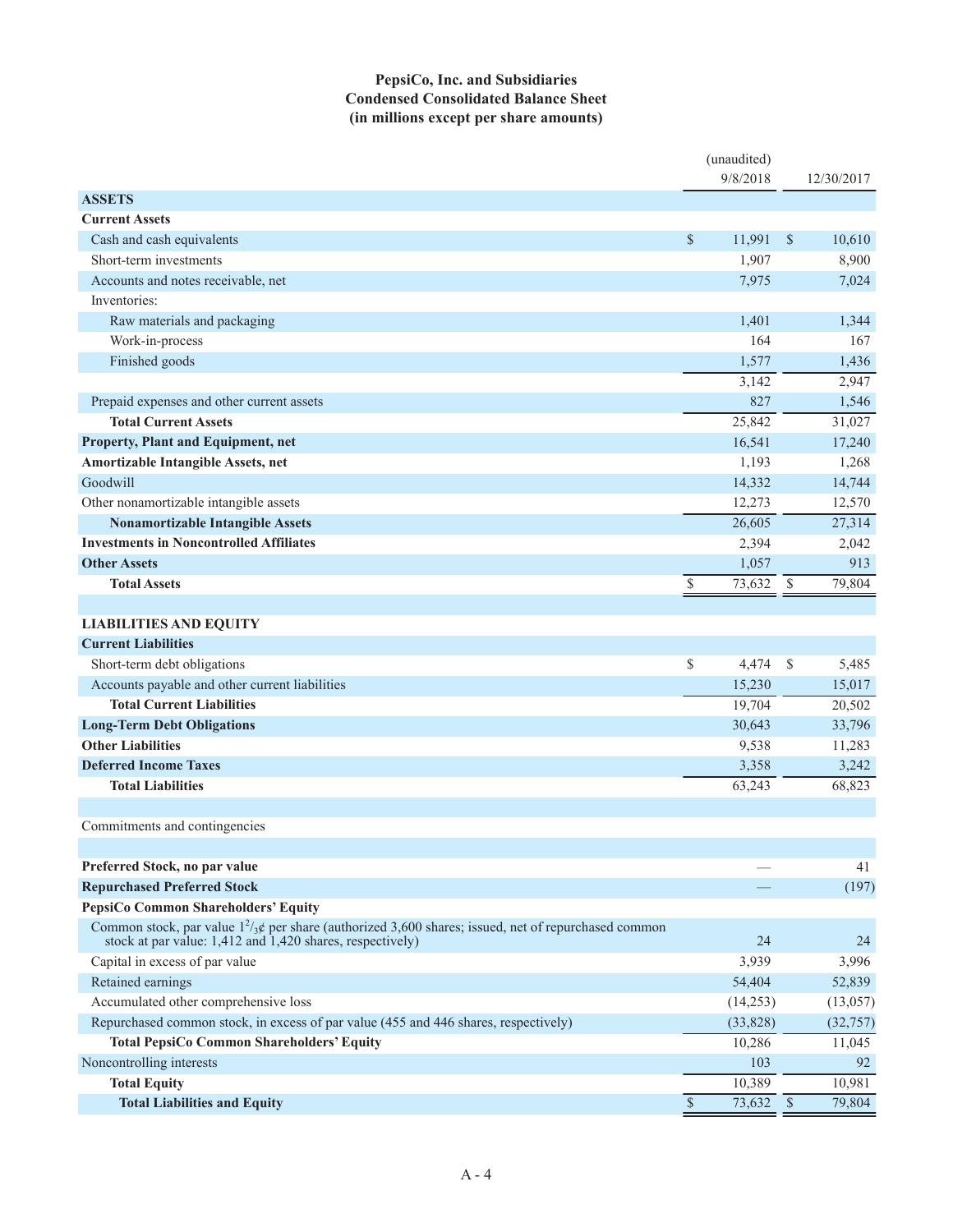### **PepsiCo, Inc. and Subsidiaries Supplemental Share-Based Compensation Data (in millions except dollar amounts, unaudited)**

|                                                                                | 12 Weeks Ended |              |    |                |              | 36 Weeks Ended |          |
|--------------------------------------------------------------------------------|----------------|--------------|----|----------------|--------------|----------------|----------|
|                                                                                |                | 9/8/2018     |    | 9/9/2017       | 9/8/2018     |                | 9/9/2017 |
| <b>Beginning Net Shares Outstanding</b>                                        |                | 1,415        |    | 1,426          | 1,420        |                | 1,428    |
| Options Exercised, RSUs, PSUs and PEPunits Converted                           |                | $\mathbf{1}$ |    | $\overline{c}$ | 5            |                | 8        |
| <b>Shares Repurchased</b>                                                      |                | (4)          |    | (5)            | (14)         |                | (13)     |
| Shares issued in connection with preferred stock conversion to common<br>stock |                |              |    |                | 1            |                |          |
| <b>Ending Net Shares Outstanding</b>                                           |                | 1,412        |    | 1,423          | 1,412        |                | 1,423    |
|                                                                                |                |              |    |                |              |                |          |
| Weighted Average Basic                                                         |                | 1,414        |    | 1,425          | 1,417        |                | 1,427    |
| Dilutive Securities:                                                           |                |              |    |                |              |                |          |
| Options                                                                        |                | 5            |    | $\overline{7}$ | 5            |                | 7        |
| RSUs, PSUs, PEPunits and Other                                                 |                | 5            |    | 5              | 5            |                | 5        |
| <b>ESOP Convertible Preferred Stock</b>                                        |                |              |    | 1              |              |                | 1        |
| Weighted Average Diluted                                                       |                | 1,424        |    | 1,438          | 1,427        |                | 1,440    |
|                                                                                |                |              |    |                |              |                |          |
| Average Share Price for the Period                                             | \$             | 112.20       | \$ | 116.27         | \$<br>109.74 | \$             | 112.44   |
| Growth versus Prior Year                                                       |                | (4)%         |    | 9%             | (2)%         |                | 9%       |
|                                                                                |                |              |    |                |              |                |          |
| <b>Options Outstanding</b>                                                     |                | 17           |    | 20             | 18           |                | 21       |
| Options in the Money                                                           |                | 17           |    | 20             | 17           |                | 21       |
| <b>Dilutive Shares from Options</b>                                            |                | 5            |    | $\overline{7}$ | $\sqrt{5}$   |                | $\tau$   |
| Dilutive Shares From Options as a % of Options in the Money                    |                | 30 %         |    | 36%            | 31 %         |                | 35%      |
|                                                                                |                |              |    |                |              |                |          |
| Average Exercise Price of Options in the Money                                 | \$             | 78.51        | \$ | 73.81          | \$<br>75.95  | \$             | 72.35    |
|                                                                                |                |              |    |                |              |                |          |
| RSUs, PSUs, PEPunits and Other Outstanding                                     |                | 7            |    | 8              | 7            |                | 8        |
| Dilutive Shares from RSUs, PSUs, PEPunits and Other                            |                | 5            |    | 5              | 5            |                | 5        |
|                                                                                |                |              |    |                |              |                |          |
| Weighted-Average Grant-Date Fair Value of RSUs and PSUs Outstanding            | \$             | 105.30       | \$ | 102.00         | \$<br>105.19 | \$             | 101.94   |
| Weighted-Average Grant-Date Fair Value of PEPunits Outstanding                 | \$             |              | \$ | 68.94          | \$           | S              | 68.94    |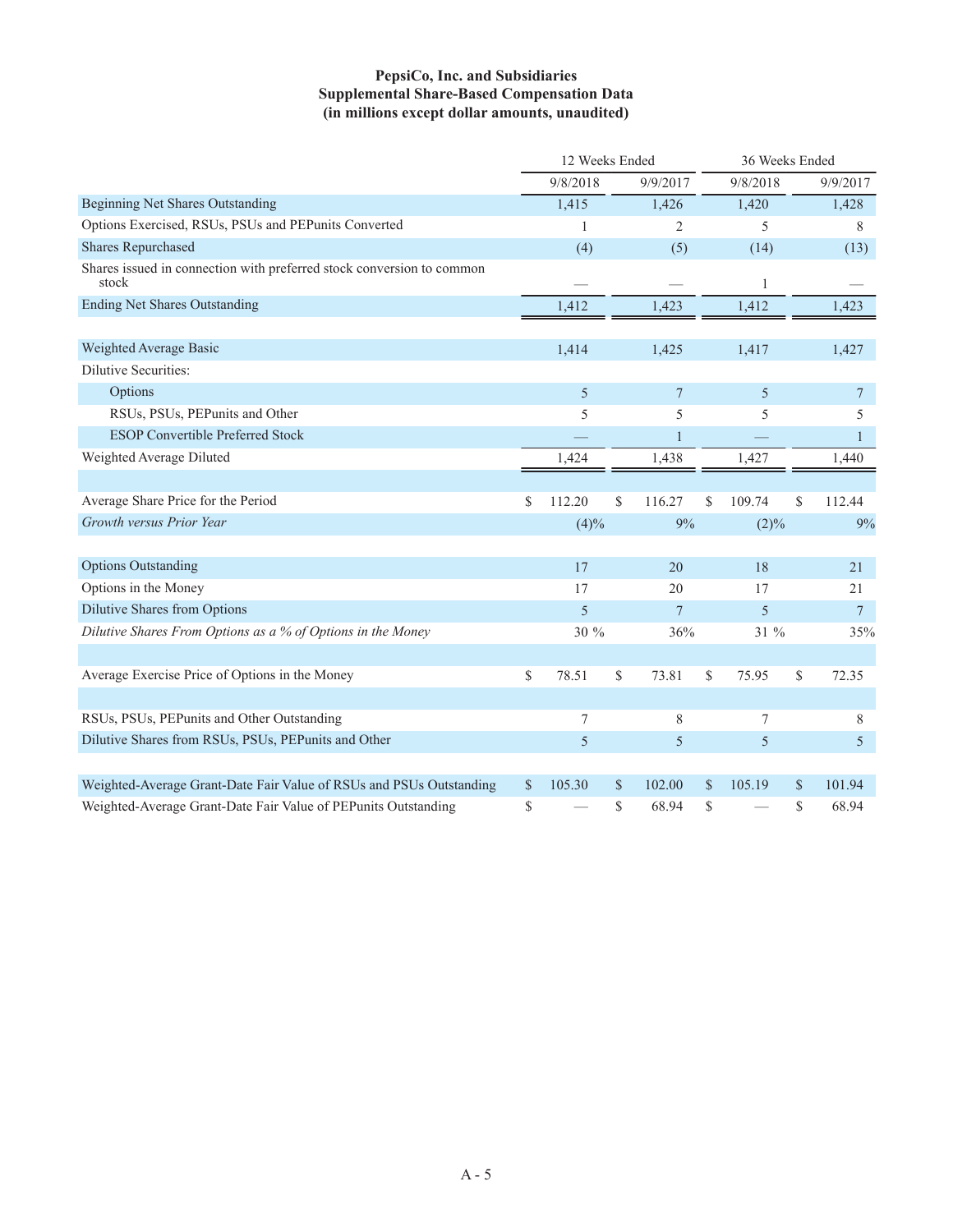#### **Non-GAAP Measures**

In discussing financial results and guidance, the Company refers to the following measures which are not in accordance with U.S. Generally Accepted Accounting Principles (GAAP): division operating profit, core results, core constant currency results, free cash flow, free cash flow excluding certain items, and organic results. We use these non-GAAP financial measures internally to make operating and strategic decisions, including the preparation of our annual operating plan, evaluation of our overall business performance and as a factor in determining compensation for certain employees. We believe presenting non-GAAP financial measures provides additional information to facilitate comparison of our historical operating results and trends in our underlying operating results, and provides additional transparency on how we evaluate our business. We also believe presenting these measures allows investors to view our performance using the same measures that we use in evaluating our financial and business performance and trends.

We consider quantitative and qualitative factors in assessing whether to adjust for the impact of items that may be significant or that could affect an understanding of our ongoing financial and business performance or trends. Examples of items for which we may make adjustments include: amounts related to mark-to-market gains or losses (non-cash); charges related to restructuring programs; charges or adjustments related to the enactment of new laws, rules or regulations, such as significant tax law changes; amounts related to the resolution of tax positions; gains or losses associated with mergers, acquisitions, divestitures and other structural changes; debt redemptions or modifications; pension and retiree medical related items; asset impairments (non-cash); and remeasurements of net monetary assets. See below for a description of adjustments to our U.S. GAAP financial measures included herein.

Non-GAAP information should be considered as supplemental in nature and is not meant to be considered in isolation or as a substitute for the related financial information prepared in accordance with U.S. GAAP. In addition, our non-GAAP financial measures may not be the same as or comparable to similar non-GAAP measures presented by other companies.

### **Glossary**

We use the following definitions when referring to our non-GAAP financial measures, which may not be the same as or comparable to similar measures presented by other companies:

Acquisitions and divestitures: All mergers and acquisitions activity, including the impact of acquisitions, divestitures and changes in ownership or control in consolidated subsidiaries and nonconsolidated equity investees.

Beverage volume: Volume shipped to retailers and independent distributors from both PepsiCo and our bottlers.

Constant currency: Financial results assuming constant foreign currency exchange rates used for translation based on the rates in effect for the comparable prior-year period. In order to compute our constant currency results, we multiply or divide, as appropriate, our current year U.S. dollar results by the current year average foreign exchange rates and then multiply or divide, as appropriate, those amounts by the prior year average foreign exchange rates.

Core: Core results are non-GAAP financial measures which exclude certain items from our historical results. For the periods presented, core results exclude the following items:

#### *Commodity mark-to-market net impact*

Change in market value for commodity derivatives that we purchase to mitigate the volatility in costs of energy and raw materials that we consume. The market value is determined based on average prices on national exchanges and recently reported transactions in the marketplace.

In the 12 and 36 weeks ended September 8, 2018, we recognized \$29 million and \$57 million of mark-to-market net losses, respectively, on commodity derivatives in corporate unallocated expenses. In the 12 and 36 weeks ended September 9, 2017, we recognized \$27 million of mark-to-market net gains and \$13 million of mark-to-market net losses, respectively, on commodity derivatives in corporate unallocated expenses. In the year ended December 30, 2017, we recognized \$15 million of mark-tomarket net gains on commodity derivatives in corporate unallocated expenses. We centrally manage commodity derivatives on behalf of our divisions. These commodity derivatives include agricultural products, energy and metals. Commodity derivatives that do not qualify for hedge accounting treatment are marked to market each period with the resulting gains and losses recorded in corporate unallocated expenses as either cost of sales or selling, general and administrative expenses, depending on the underlying commodity. These gains and losses are subsequently reflected in division results when the divisions recognize the cost of the underlying commodity in operating profit.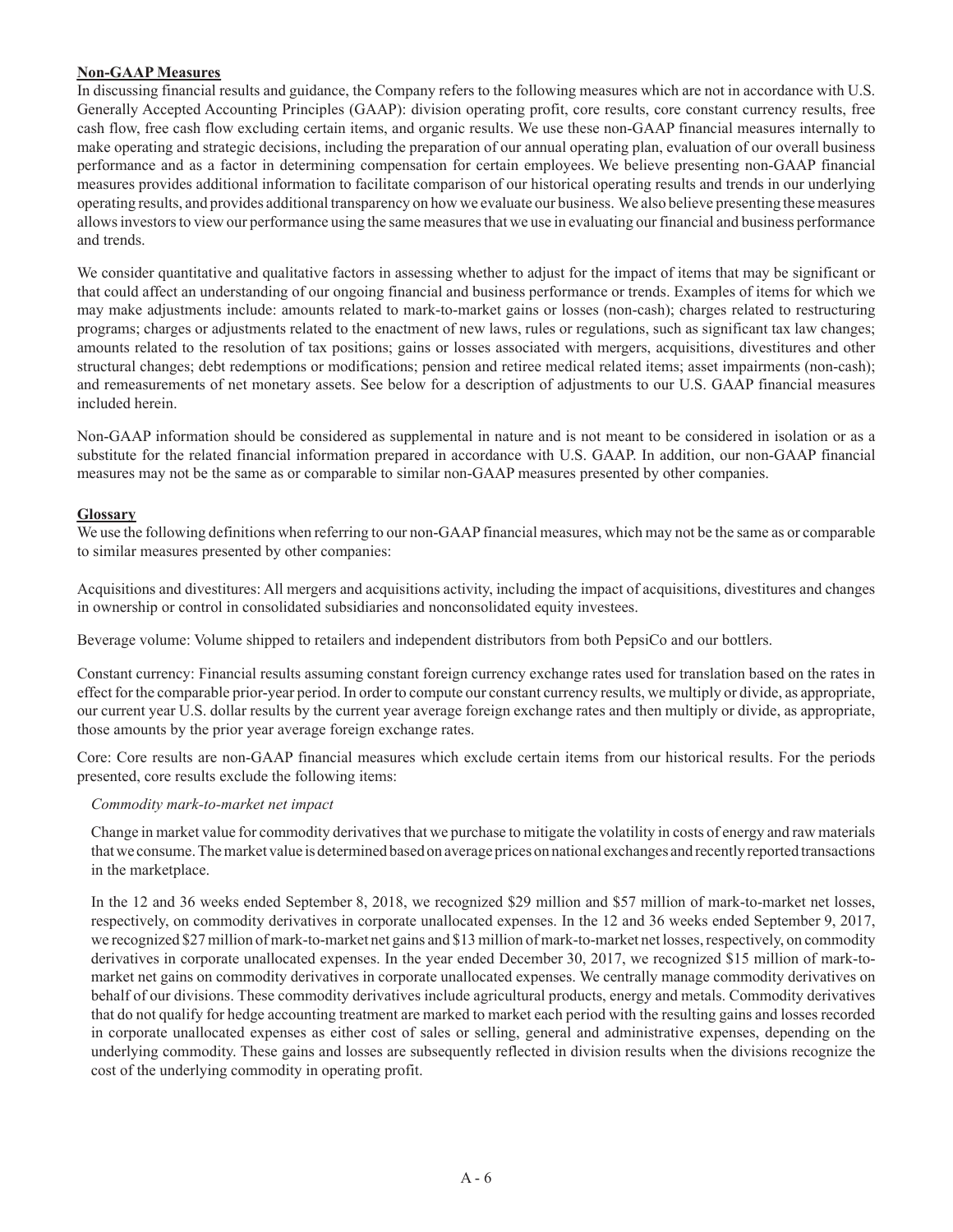#### *Restructuring and impairment charges*

#### *2014 Multi-Year Productivity Plan*

In the 12 and 36 weeks ended September 8, 2018, we incurred restructuring charges of \$35 million (recorded in selling, general and administrative expenses; there were no net charges recorded in other pension and retiree medical benefits income) and \$79 million (\$75 million in selling, general and administrative expenses and \$4 million in other pension and retiree medical benefits income), respectively, in conjunction with the multi-year productivity plan we publicly announced in 2014 (2014 Productivity Plan). In the 12 and 36 weeks ended September 9, 2017, we incurred restructuring charges of \$8 million (\$6 million in selling, general and administrative expenses and \$2 million in other pension and retiree medical benefits income) and \$69 million (\$65 million in selling, general and administrative expenses and \$4 million in other pension and retiree medical benefits income), respectively, in conjunction with our 2014 Productivity Plan. In the year ended December 30, 2017, we incurred restructuring charges of \$295 million (\$229 million in selling, general and administrative expenses and \$66 million in other pension and retiree medical benefits income) in conjunction with our 2014 Productivity Plan.

The 2014 Productivity Plan includes the next generation of productivity initiatives that we believe will strengthen our beverage, food and snack businesses by: accelerating our investment in manufacturing automation; further optimizing our global manufacturing footprint, including closing certain manufacturing facilities; re-engineering our go-to-market systems in developed markets; expanding shared services; and implementing simplified organization structures to drive efficiency. To build on the 2014 Productivity Plan, in the fourth quarter of 2017, we expanded and extended the program through the end of 2019 to take advantage of additional opportunities within the initiatives described above to further strengthen our beverage, food and snack businesses.

### *Provisional net tax expense related to the TCJ Act*

During the fourth quarter of 2017, the TCJ Act was enacted in the United States. Among its many provisions, the TCJ Act imposed a mandatory one-time transition tax on undistributed international earnings and reduced the U.S. corporate income tax rate from 35% to 21%, effective January 1, 2018. As a result of the enactment of the TCJ Act, we recognized a provisional transition tax expense of \$76 million for the 12 weeks ended September 8, 2018 and \$854 million for the 36 weeks ended September 8, 2018. These amounts were in addition to the provisional net tax expense of \$2.5 billion recognized in the fourth quarter of 2017.

The changes arising from the TCJ Act are broad and complex and we continue to examine the impact the TCJ Act may have on our business and financial results. The recorded impact of the TCJ Act is provisional and the final amount may differ from the above estimates, possibly materially, due to, among other things, changes in estimates, interpretations and assumptions we have made, changes in Internal Revenue Service (IRS) interpretations, the issuance of new guidance, legislative actions, changes in accounting standards or related interpretations in response to the TCJ Act and future actions by states within the United States that have not currently adopted the TCJ Act.

#### *Tax benefits*

In the 12 weeks ended September 8, 2018, we recognized a non-cash tax benefit of \$364 million resulting from the conclusion of certain international tax audits. During the second quarter of 2018, we reached an agreement with the IRS resolving all open matters related to the audits of taxable years 2012 and 2013. The conclusion of certain international tax audits and the resolution with the IRS, collectively, resulted in a non-cash tax benefit totaling \$678 million for the 36 weeks ended September 8, 2018.

Division operating profit: The aggregation of the operating profit for each of our reportable segments, which excludes the impact of corporate unallocated expenses.

Effective net pricing: Reflects the year-over-year impact of discrete pricing actions, sales incentive activities and mix resulting from selling varying products in different package sizes and in different countries.

Free cash flow: Net cash provided by operating activities less capital spending, plus sales of property, plant and equipment. Since net capital spending is essential to our product innovation initiatives and maintaining our operational capabilities, we believe that it is a recurring and necessary use of cash. As such, we believe investors should also consider net capital spending when evaluating our cash from operating activities.

Free cash flow is used by us primarily for financing activities, including debt repayments, dividends and share repurchases. Free cash flow is not a measure of cash available for discretionary expenditures since we have certain non-discretionary obligations such as debt service that are not deducted from the measure.

Free cash flow excluding certain items: Free cash flow, excluding payments related to restructuring charges, discretionary pension and retiree medical contributions and the related net cash tax benefits associated with these items, as well as tax payments related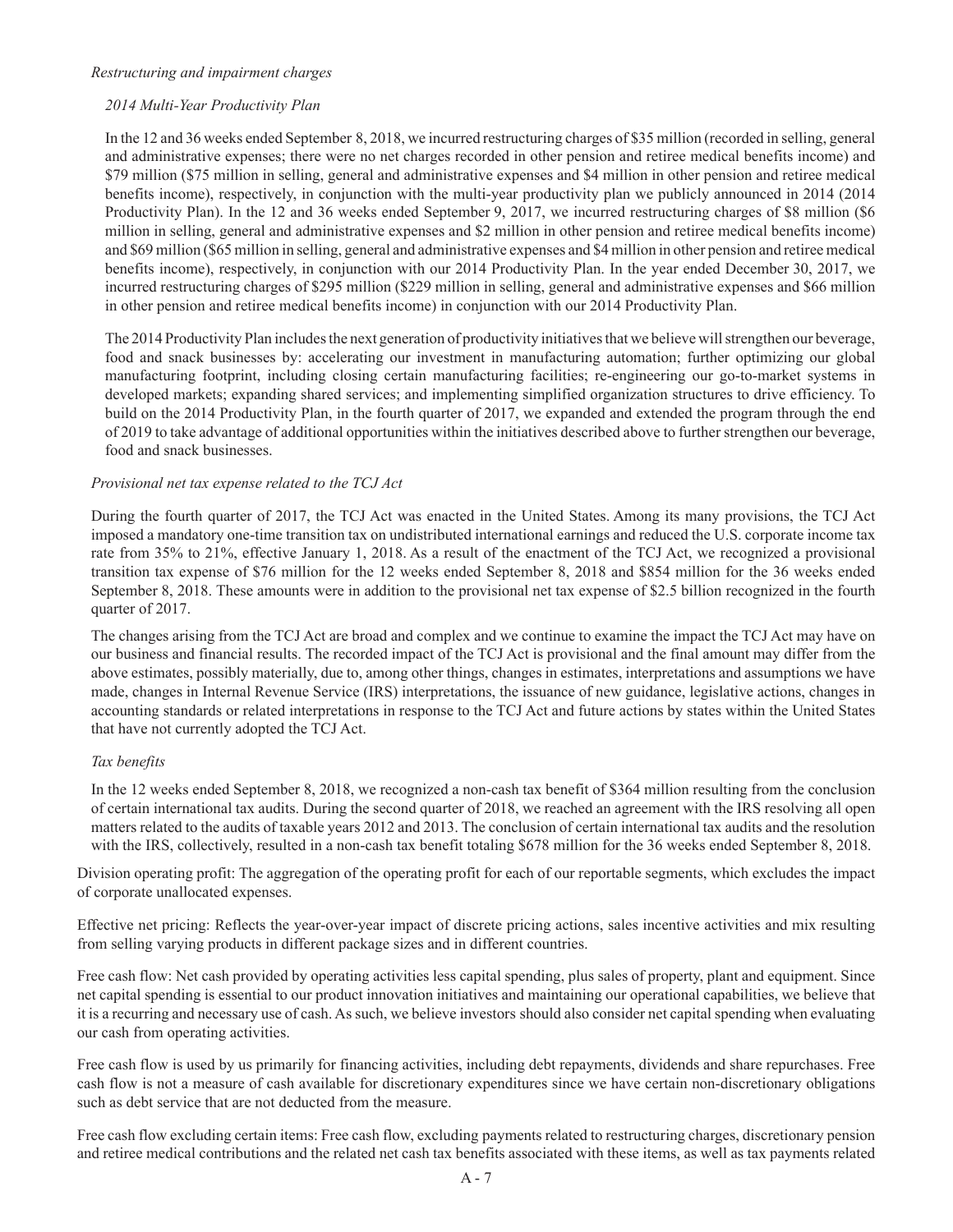to the TCJ Act. As free cash flow excluding certain items is an important measure used to monitor our cash flow performance, we believe this non-GAAP measure provides investors additional useful information when evaluating our cash from operating activities. See below for a reconciliation of this non-GAAP financial measure to the most directly comparable financial measure in accordance with U.S. GAAP (operating cash flow). In future years, we expect this measure to exclude additional payments related to the provisional mandatory transition tax liability of approximately \$5 billion, which we currently expect to be paid over the period 2019 to 2026 under the provisions of the TCJ Act.

Net capital spending: Capital spending less cash proceeds from sales of property, plant and equipment.

Organic: A measure that adjusts for impacts of acquisitions, divestitures and other structural changes and foreign exchange translation. Additionally, our fiscal 2018 reported results reflect the accounting policy election taken in conjunction with the adoption of the revenue recognition guidance to exclude from net revenue and cost of sales all sales, use, value-added and certain excise taxes assessed by governmental authorities on revenue-producing transactions not already excluded. Our 2018 fiscal year organic revenue growth will exclude the impact of approximately \$75 million of these taxes previously recognized in net revenue.

#### *2018 guidance*

Our 2018 organic revenue growth guidance excludes the impact of acquisitions, divestitures and other structural changes, sales and certain other taxes and foreign exchange translation. Our 2018 core tax rate guidance and 2018 core constant currency EPS growth guidance exclude the commodity mark-to-market net impact included in corporate unallocated expenses and restructuring and impairment charges. Our 2018 core constant currency EPS growth guidance also excludes the impact of foreign exchange translation. We are unable to reconcile our full year projected 2018 organic revenue growth to our full year projected 2018 reported net revenue growth because we are unable to predict the 2018 impact of foreign exchange due to the unpredictability of future changes in foreign exchange rates and because we are unable to predict the occurrence or impact of any acquisitions, divestitures or other structural changes. We are also not able to reconcile our full year projected 2018 core tax rate to our full year projected 2018 reported tax rate and our full year projected 2018 core constant currency EPS growth to our full year projected 2018 reported EPS growth because we are unable to predict the 2018 impact of foreign exchange or the mark-to-market net impact on commodity derivatives due to the unpredictability of future changes in foreign exchange rates and commodity prices. Therefore, we are unable to provide a reconciliation of these measures.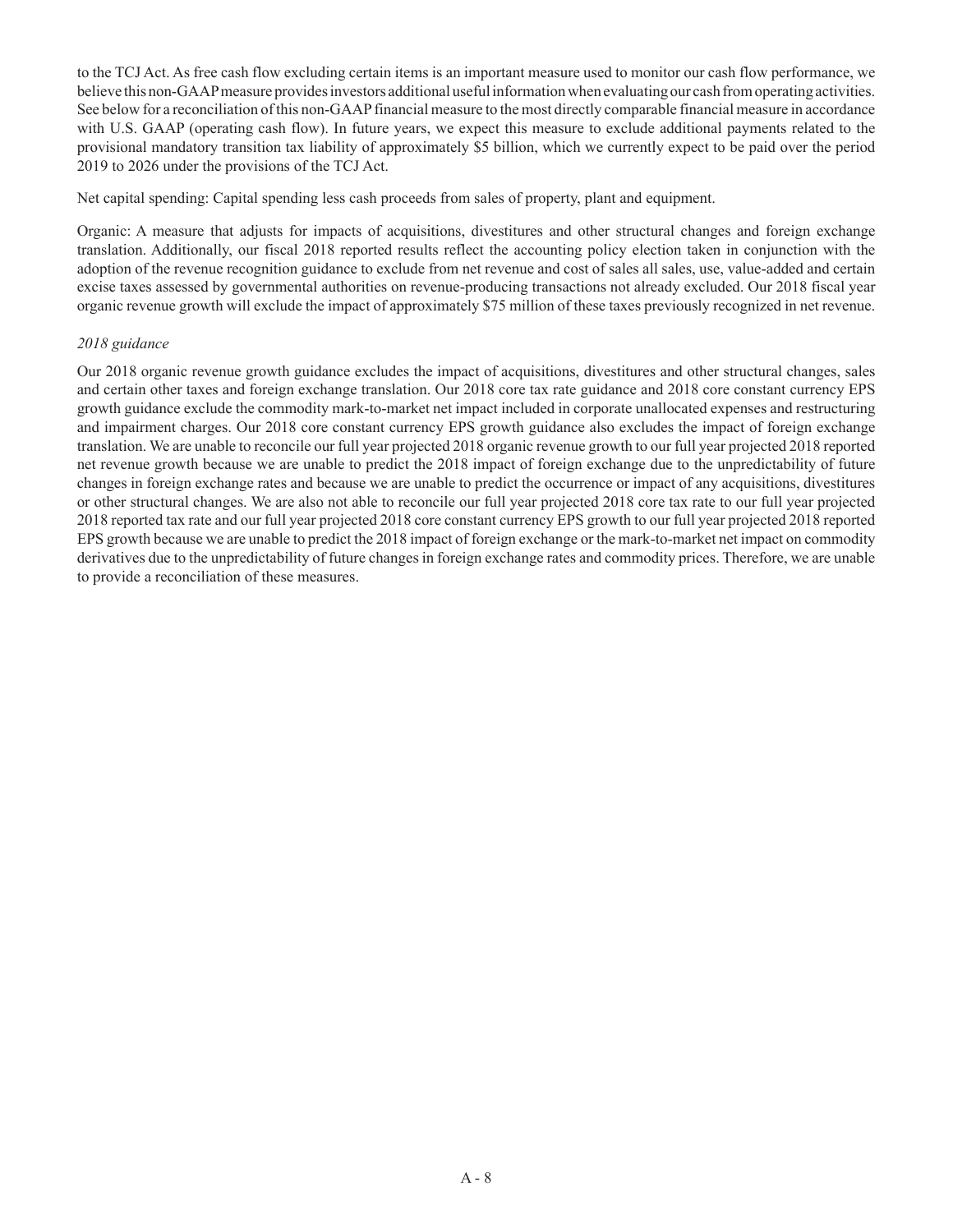### **PepsiCo, Inc. and Subsidiaries Reconciliation of GAAP and Non-GAAP Information Organic Revenue Growth Rates 12 and 36 Weeks Ended September 8, 2018 (unaudited)**

|                                     |        |                          |                                    |                                                                     |                                                 | GAAP<br>Measure            | Non-GAAP<br>Measure         |
|-------------------------------------|--------|--------------------------|------------------------------------|---------------------------------------------------------------------|-------------------------------------------------|----------------------------|-----------------------------|
|                                     |        |                          | Percent Impact                     |                                                                     |                                                 | Reported<br>% Change       | Organic<br>$%$ Change $(a)$ |
| Net Revenue Year over Year % Change | Volume | Effective<br>net pricing | Foreign<br>exchange<br>translation | Acquisitions and<br>divestitures and<br>other structural<br>changes | Sales and certain<br>other taxes <sup>(b)</sup> | 12 Weeks Ended<br>9/8/2018 | 12 Weeks Ended<br>9/8/2018  |
| Frito-Lay North America             |        |                          |                                    |                                                                     |                                                 |                            |                             |
| Quaker Foods North America          |        | (2)                      |                                    |                                                                     |                                                 | (2)                        | (2)                         |
| North America Beverages             |        |                          |                                    |                                                                     |                                                 |                            | 2.5                         |
| Latin America                       | $\sim$ | 8                        | (10)                               |                                                                     |                                                 |                            | 10                          |
| Europe Sub-Saharan Africa           |        |                          | (5)                                |                                                                     | (1)                                             |                            | 8                           |
| Asia, Middle East and North Africa  |        | 4                        | (2)                                | (9)                                                                 |                                                 | (2)                        | 9                           |
| Total PepsiCo                       |        |                          | (2)                                | (1)                                                                 |                                                 | 1.5                        |                             |
|                                     |        |                          |                                    |                                                                     |                                                 |                            |                             |

| GAAP                 | $Non-GAAP$                         |
|----------------------|------------------------------------|
| Measure              | Measure                            |
| Reported<br>% Change | Organic<br>% Change <sup>(a)</sup> |

 $\overline{\phantom{0}}$ 

|                                     |        |                          | Percent Impact                     |                                                                     |                                                 | ---p---- <i>-</i><br>$%$ Change | $-$ - $\sigma$ - $-$ -<br>$%$ Change $^{(a)}$ |
|-------------------------------------|--------|--------------------------|------------------------------------|---------------------------------------------------------------------|-------------------------------------------------|---------------------------------|-----------------------------------------------|
| Net Revenue Year over Year % Change | Volume | Effective<br>net pricing | Foreign<br>exchange<br>translation | Acquisitions and<br>divestitures and<br>other structural<br>changes | Sales and certain<br>other taxes <sup>(b)</sup> | 36 Weeks Ended<br>9/8/2018      | 36 Weeks Ended<br>9/8/2018                    |
| Frito-Lay North America             |        |                          |                                    |                                                                     |                                                 |                                 |                                               |
| Quaker Foods North America          | (0.5)  | (2)                      |                                    |                                                                     |                                                 | $^{(2)}$                        | (2)                                           |
| North America Beverages             | (1)    |                          |                                    |                                                                     |                                                 |                                 |                                               |
| Latin America                       | 0.5    |                          | (4)                                |                                                                     |                                                 |                                 |                                               |
| Europe Sub-Saharan Africa           | 5.5    | $\bigcap$                |                                    |                                                                     | (0.5)                                           | 8                               |                                               |
| Asia, Middle East and North Africa  | 4      |                          |                                    | (7)                                                                 |                                                 |                                 |                                               |
| Total PepsiCo                       |        |                          |                                    | (1)                                                                 |                                                 |                                 |                                               |

(a) Organic percent change is a financial measure that is not in accordance with GAAP and is calculated by excluding the impact of foreign exchange translation, acquisitions, divestitures and other structural changes *and sales and certain other taxes from reported growth.* 

*(b) Represents the impact of the exclusion from net revenue of prior year sales, use, value-added and certain excise taxes assessed by governmental authorities on revenue-producing transactions that were not already excluded based on the accounting policy election taken in conjunction with the adoption of the revenue recognition guidance.*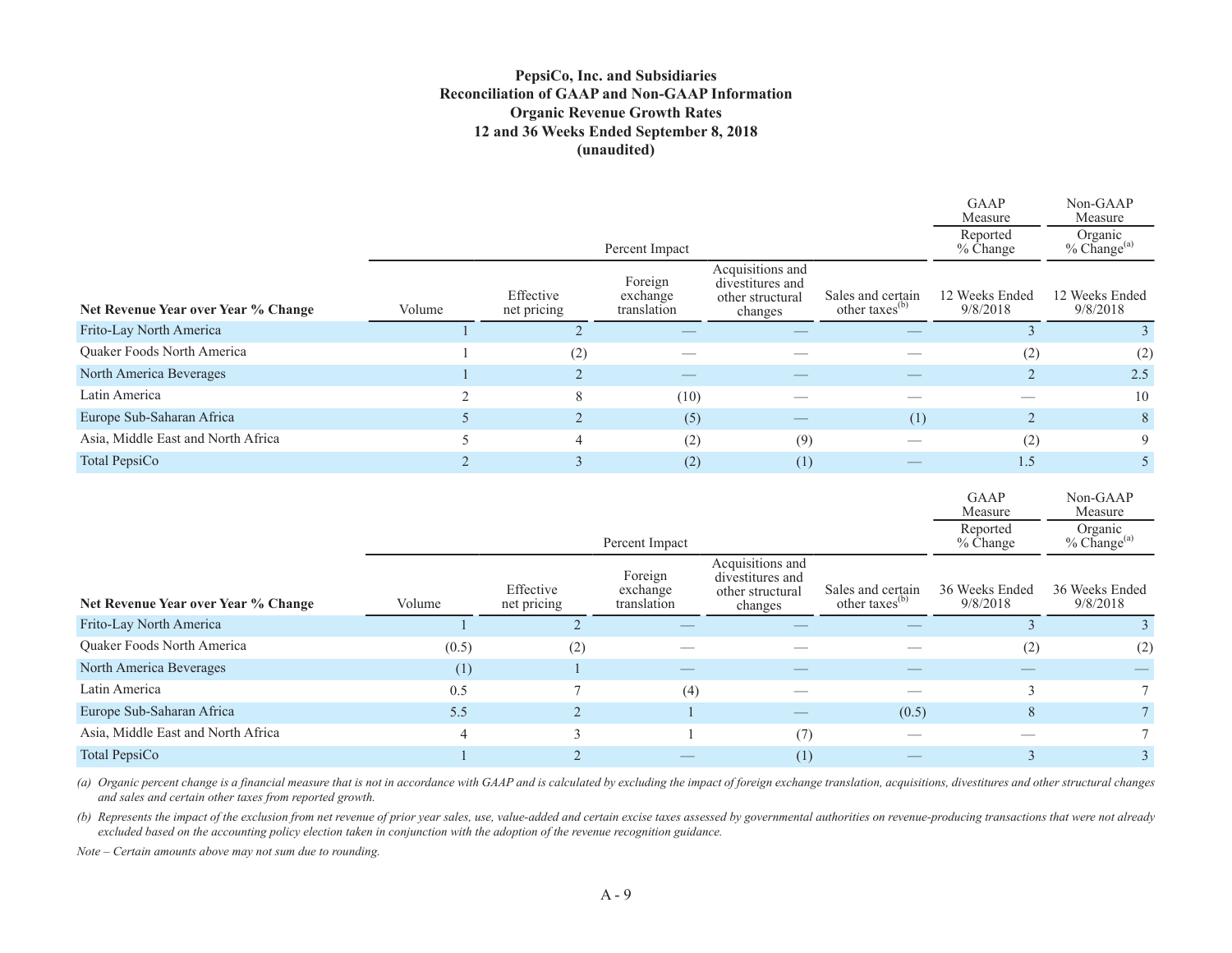#### **PepsiCo, Inc. and Subsidiaries Reconciliation of GAAP and Non-GAAP Information (cont.) Year over Year Growth Rates 12 and 36 Weeks Ended September 8, 2018 (unaudited)**

|                                                               | GAAP<br>Measure               |                                               |                                                              |                                                                    |                | Non-GAAP<br>Measure               |                                    | Non-GAAP<br>Measure                                  |
|---------------------------------------------------------------|-------------------------------|-----------------------------------------------|--------------------------------------------------------------|--------------------------------------------------------------------|----------------|-----------------------------------|------------------------------------|------------------------------------------------------|
|                                                               | Reported<br>$%$ Change        |                                               |                                                              | Percent Impact of Items Affecting Comparability                    |                | Core <sup>(a)</sup><br>$%$ Change | Percent<br>Impact of               | Core Constant<br>Curreney <sup>(a)</sup><br>% Change |
| <b>Operating Profit Year over Year % Change</b>               | 12 Weeks<br>Ended<br>9/8/2018 | Commodity<br>mark-to-<br>market net<br>impact | Restructuring<br>and<br>impairment<br>charges <sup>(b)</sup> | Provisional net<br>tax expense<br>related to the<br><b>TCJ</b> Act | Tax<br>benefit | 12 Weeks<br>Ended<br>9/8/2018     | Foreign<br>exchange<br>translation | 12 Weeks<br>Ended<br>9/8/2018                        |
| Frito-Lay North America                                       | 3.5                           |                                               |                                                              |                                                                    |                |                                   |                                    |                                                      |
| <b>Ouaker Foods North America</b>                             | (1.5)                         |                                               |                                                              |                                                                    |                | $^{(1)}$                          |                                    | (1)                                                  |
| North America Beverages                                       | (14)                          |                                               |                                                              |                                                                    |                | (12)                              |                                    | (11)                                                 |
| Latin America                                                 |                               |                                               |                                                              |                                                                    |                |                                   | 6                                  | 9                                                    |
| Europe Sub-Saharan Africa                                     |                               |                                               |                                                              |                                                                    |                | $\overline{4}$                    |                                    | 9                                                    |
| Asia, Middle East and North Africa                            |                               |                                               |                                                              |                                                                    |                | 18                                |                                    | 19                                                   |
| Corporate Unallocated                                         | 32                            | (27)                                          |                                                              |                                                                    |                |                                   |                                    |                                                      |
| <b>Total Operating Profit</b>                                 | (3)                           | $\bigcirc$                                    |                                                              |                                                                    |                |                                   |                                    |                                                      |
| <b>Net Income Attributable to PepsiCo</b>                     | 16                            |                                               |                                                              |                                                                    |                | 6                                 |                                    |                                                      |
| Net Income Attributable to PepsiCo per common share - diluted | 18                            |                                               |                                                              |                                                                    |                |                                   | $\bigcap$                          | 9                                                    |

|                                                               | GAAP<br>Measure               |                                               |                                                              |                                                                    |                 | Non-GAAP<br>Measure               |                                    | Non-GAAP<br>Measure                             |
|---------------------------------------------------------------|-------------------------------|-----------------------------------------------|--------------------------------------------------------------|--------------------------------------------------------------------|-----------------|-----------------------------------|------------------------------------|-------------------------------------------------|
|                                                               | Reported<br>$%$ Change        |                                               |                                                              | Percent Impact of Items Affecting Comparability                    |                 | Core <sup>(a)</sup><br>$%$ Change | Percent<br>Impact of               | Core Constant<br>$Currency^{(a)}$<br>$%$ Change |
| <b>Operating Profit Year over Year % Change</b>               | 36 Weeks<br>Ended<br>9/8/2018 | Commodity<br>mark-to-<br>market net<br>impact | Restructuring<br>and<br>impairment<br>charges <sup>(b)</sup> | Provisional net<br>tax expense<br>related to the<br><b>TCJ</b> Act | Tax<br>benefits | 36 Weeks<br>Ended<br>9/8/2018     | Foreign<br>exchange<br>translation | 36 Weeks<br>Ended<br>9/8/2018                   |
| Frito-Lay North America                                       |                               |                                               |                                                              |                                                                    |                 |                                   |                                    |                                                 |
| <b>Ouaker Foods North America</b>                             | (2)                           |                                               |                                                              |                                                                    |                 | (2, 2)                            |                                    | (2)                                             |
| North America Beverages                                       | (17)                          |                                               |                                                              |                                                                    |                 | (15)                              |                                    | (16)                                            |
| Latin America                                                 |                               |                                               | (6)                                                          |                                                                    |                 | 10                                |                                    | 10                                              |
| Europe Sub-Saharan Africa                                     | (2)                           |                                               |                                                              |                                                                    |                 | (1)                               | (1)                                | (2)                                             |
| Asia, Middle East and North Africa                            | 34                            |                                               |                                                              |                                                                    |                 | 36                                | (1)                                | 34                                              |
| Corporate Unallocated                                         | 10                            | (6)                                           |                                                              |                                                                    |                 |                                   |                                    |                                                 |
| <b>Total Operating Profit</b>                                 |                               |                                               |                                                              |                                                                    |                 |                                   |                                    |                                                 |
| <b>Net Income Attributable to PepsiCo</b>                     |                               |                                               |                                                              |                                                                    |                 |                                   |                                    |                                                 |
| Net Income Attributable to PepsiCo per common share - diluted |                               |                                               |                                                              |                                                                    |                 | b.                                |                                    | 6                                               |

(a) Core results and core constant currency results are financial measures that are not in accordance with GAAP and exclude the above items affecting comparability. See A-6 through A-7 for a discussion of each of *these adjustments.*

*(b) Restructuring and impairment charges include costs associated with the 2014 Multi-Year Productivity Plan. See A-7 for a discussion of this plan.*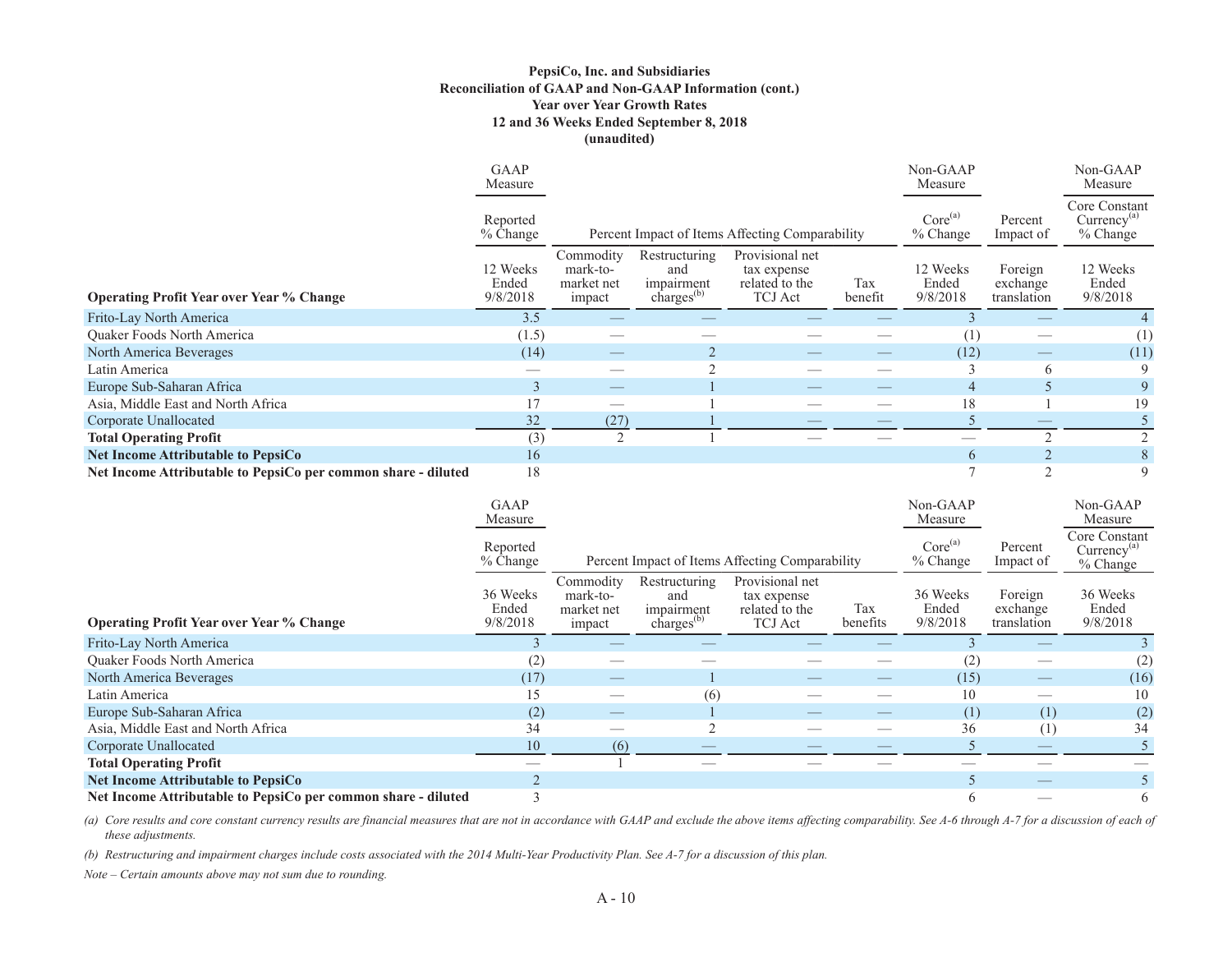#### **PepsiCo, Inc. and Subsidiaries Reconciliation of GAAP and Non-GAAP Information (cont.) Certain Line Items12 Weeks Ended September 8, 2018 and September 9, 2017 (in millions except per share amounts, unaudited)**

|                                                       | 12 Weeks Ended 9/8/2018 |               |    |                 |    |                                                       |              |                     |      |                                              |      |                                                              |               |                                          |    |                                                                           |                                      |
|-------------------------------------------------------|-------------------------|---------------|----|-----------------|----|-------------------------------------------------------|--------------|---------------------|------|----------------------------------------------|------|--------------------------------------------------------------|---------------|------------------------------------------|----|---------------------------------------------------------------------------|--------------------------------------|
|                                                       |                         | Cost of sales |    | Gross<br>profit |    | Selling,<br>general and<br>administrative<br>expenses |              | Operating<br>profit |      | Provision for<br>income taxes <sup>(a)</sup> |      | Net income<br>attributable to<br>noncontrolling<br>interests |               | Net income<br>attributable<br>to PepsiCo |    | Net income<br>attributable to<br>PepsiCo per<br>common<br>share - diluted | Effective<br>tax rate <sup>(b)</sup> |
| Reported, GAAP Measure                                | <b>D</b>                | 1,527         | S. | 8,958           | -S | 6,114                                                 | <sup>S</sup> | 2,844               | - \$ | 188                                          | - \$ | 11.                                                          | <sup>\$</sup> | 2,498                                    | -8 | 1.75                                                                      | 7.0%                                 |
| Items Affecting Comparability                         |                         |               |    |                 |    |                                                       |              |                     |      |                                              |      |                                                              |               |                                          |    |                                                                           |                                      |
| Commodity mark-to-market net impact                   |                         | (31)          |    | 31              |    |                                                       |              | 29                  |      | 6                                            |      |                                                              |               | 23                                       |    | 0.02                                                                      |                                      |
| Restructuring and impairment charges <sup>(c)</sup>   |                         |               |    |                 |    | (35)                                                  |              | 35                  |      |                                              |      |                                                              |               | 31                                       |    | 0.02                                                                      | (0.1)                                |
| Provisional net tax expense related to<br>the TCJ Act |                         |               |    |                 |    |                                                       |              |                     |      | (76)                                         |      |                                                              |               | 76                                       |    | 0.05                                                                      | (2.8)                                |
| Tax benefit                                           |                         |               |    |                 |    |                                                       |              |                     |      | 364                                          |      |                                                              |               | (364)                                    |    | (0.26)                                                                    | 13.5                                 |
| Core, Non-GAAP Measure <sup>(d)</sup>                 |                         | 7,496         |    | 8,989           |    | 6,081                                                 |              | 2,908               |      | 485                                          |      | 12                                                           |               | 2,264                                    |    | 1.59                                                                      | 17.6%                                |
|                                                       |                         |               |    |                 |    |                                                       |              |                     |      |                                              |      |                                                              |               |                                          |    |                                                                           |                                      |

|                                                     | 12 Weeks Ended $9/9/2017$ <sup>(e)</sup> |  |                 |  |                                                       |  |                     |  |                                                               |               |                                              |  |                                          |  |                                                                           |                                |
|-----------------------------------------------------|------------------------------------------|--|-----------------|--|-------------------------------------------------------|--|---------------------|--|---------------------------------------------------------------|---------------|----------------------------------------------|--|------------------------------------------|--|---------------------------------------------------------------------------|--------------------------------|
|                                                     | Cost of sales                            |  | Gross<br>profit |  | Selling.<br>general and<br>administrative<br>expenses |  | Operating<br>profit |  | Other pension<br>and retiree<br>medical<br>benefits<br>income |               | Provision for<br>income taxes <sup>(a)</sup> |  | Net income<br>attributable<br>to PepsiCo |  | Net income<br>attributable to<br>PepsiCo per<br>common<br>share - diluted | Effective<br>tax rate $^{(b)}$ |
| Reported, GAAP Measure                              | 7,368                                    |  | 8,872           |  | 5,948                                                 |  | 2,924               |  | 69                                                            | <sup>\$</sup> | 620                                          |  | $2,144$ \$                               |  | 1.49                                                                      | 22.3%                          |
| Items Affecting Comparability                       |                                          |  |                 |  |                                                       |  |                     |  |                                                               |               |                                              |  |                                          |  |                                                                           |                                |
| Commodity mark-to-market net impact                 |                                          |  | (1)             |  | 26                                                    |  | (27)                |  |                                                               |               | (10)                                         |  | (17)                                     |  | (0.01)                                                                    | (0.1)                          |
| Restructuring and impairment charges <sup>(c)</sup> |                                          |  |                 |  | (6)                                                   |  | h                   |  |                                                               |               |                                              |  |                                          |  |                                                                           |                                |
| Core, Non-GAAP Measure <sup>(d)</sup>               | /369                                     |  | 8,871           |  | 5,968                                                 |  | 2,903               |  | 71                                                            |               | 611                                          |  | 2.134                                    |  | 1.48                                                                      | 22.2%                          |

*(a) Provision for income taxes is the expected tax benefit/charge on the underlying item based on the tax laws and income tax rates applicable to the underlying item in its corresponding tax jurisdiction.* 

*(b) The impact of items affecting comparability on our effective tax rate represents the difference in the effective tax rate resulting from a higher or lower tax rate applicable to the items affecting comparability.*

*(c) Restructuring and impairment charges include costs associated with the 2014 Multi-Year Productivity Plan. See A-7 for a discussion of this plan.*

*(d) Core results are financial measures that are not in accordance with GAAP and exclude the above items affecting comparability. See A-6 through A-7 for a discussion of each of these adjustments.*

*(e) Reflects the retrospective adoption of guidance requiring the presentation of non-service cost components of net periodic benefit cost below operating profit.*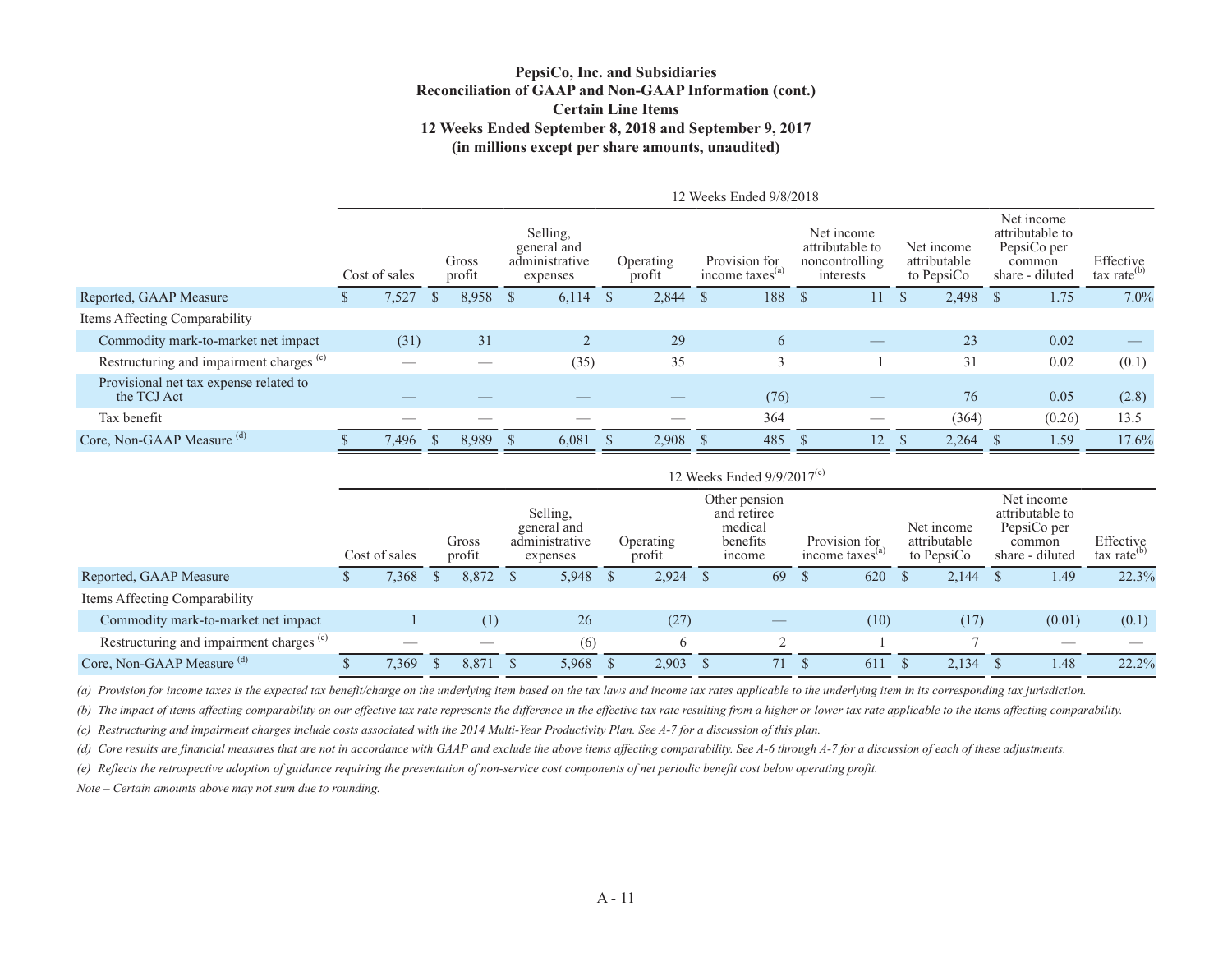#### **PepsiCo, Inc. and Subsidiaries Reconciliation of GAAP and Non-GAAP Information (cont.) Certain Line Items 36 Weeks Ended September 8, 2018 and September 9, 2017 (in millions except per share amounts, unaudited)**

|                                                        |                    |               |                 |                                                       |                     |              |                                                               |     | 36 Weeks Ended 9/8/2018                      |                                                              |      |                                          |              |                                                                           |                                      |
|--------------------------------------------------------|--------------------|---------------|-----------------|-------------------------------------------------------|---------------------|--------------|---------------------------------------------------------------|-----|----------------------------------------------|--------------------------------------------------------------|------|------------------------------------------|--------------|---------------------------------------------------------------------------|--------------------------------------|
|                                                        | Cost of<br>sales   |               | Gross<br>profit | Selling,<br>general and<br>administrative<br>expenses | Operating<br>profit |              | Other pension<br>and retiree<br>medical<br>benefits<br>income |     | Provision for<br>income taxes <sup>(a)</sup> | Net income<br>attributable to<br>noncontrolling<br>interests |      | Net income<br>attributable<br>to PepsiCo |              | Net income<br>attributable to<br>PepsiCo per<br>common<br>share - diluted | Effective<br>tax rate <sup>(b)</sup> |
| Reported, GAAP Measure                                 | $\frac{$}{20,445}$ | S             | $24,692$ \$     | $17,013$ \$                                           | 7,679               | <sup>S</sup> | 231                                                           | - 8 | $1,562$ \$                                   | 31                                                           | - \$ | 5,661                                    | <sup>S</sup> | 3.97                                                                      | 21.5%                                |
| Items Affecting Comparability                          |                    |               |                 |                                                       |                     |              |                                                               |     |                                              |                                                              |      |                                          |              |                                                                           |                                      |
| Commodity mark-to-<br>market net impact                | (51)               |               | 51              | (6)                                                   | 57                  |              |                                                               |     | 14                                           |                                                              |      | 43                                       |              | 0.03                                                                      |                                      |
| Restructuring and<br>impairment charges <sup>(c)</sup> |                    |               |                 | (75)                                                  | 75                  |              | $\overline{4}$                                                |     | 12                                           |                                                              |      | 66                                       |              | 0.05                                                                      |                                      |
| Provisional net tax expense<br>related to the TCJ Act  |                    |               |                 |                                                       |                     |              |                                                               |     | (854)                                        |                                                              |      | 854                                      |              | 0.60                                                                      | (11.8)                               |
| Tax benefits                                           |                    |               |                 |                                                       |                     |              |                                                               |     | 678                                          |                                                              |      | (678)                                    |              | (0.48)                                                                    | 9.3                                  |
| Core, Non-GAAP Measure (d)                             | 20,394             | <sup>\$</sup> | 24.743          | 16,932                                                | 7,811               |              | 235                                                           |     | 1,412                                        | 32                                                           |      | 5,946                                    |              | 4.17                                                                      | 19.1%                                |
|                                                        |                    |               |                 |                                                       |                     |              |                                                               |     |                                              |                                                              |      |                                          |              |                                                                           |                                      |

|                                                     | 36 Weeks Ended 9/9/2017 <sup>(e)</sup> |     |              |  |                                                       |  |                            |  |                                                               |      |                                     |  |                                          |  |                                                                           |                             |
|-----------------------------------------------------|----------------------------------------|-----|--------------|--|-------------------------------------------------------|--|----------------------------|--|---------------------------------------------------------------|------|-------------------------------------|--|------------------------------------------|--|---------------------------------------------------------------------------|-----------------------------|
|                                                     | Cost of<br>sales                       |     | Gross profit |  | Selling,<br>general and<br>administrative<br>expenses |  | <b>Operating</b><br>profit |  | Other pension<br>and retiree<br>medical<br>benefits<br>income |      | Provision for<br>income taxes $(a)$ |  | Net income<br>attributable<br>to PepsiCo |  | Net income<br>attributable to<br>PepsiCo per<br>common<br>share - diluted | Effective<br>tax rate $(b)$ |
| Reported, GAAP Measure                              | 19,717                                 | - S | $24,282$ \$  |  | 16,576                                                |  | 7,706 \$                   |  | 210                                                           | - \$ | 1,668                               |  | 5,567                                    |  | 3.87                                                                      | 22.9%                       |
| Items Affecting Comparability                       |                                        |     |              |  |                                                       |  |                            |  |                                                               |      |                                     |  |                                          |  |                                                                           |                             |
| Commodity mark-to-market net impact                 |                                        |     | (7)          |  | (20)                                                  |  | 13                         |  |                                                               |      |                                     |  | 11                                       |  | 0.01                                                                      |                             |
| Restructuring and impairment charges <sup>(c)</sup> |                                        |     |              |  | (65)                                                  |  | 65                         |  |                                                               |      |                                     |  | 65                                       |  | 0.05                                                                      | (0.2)                       |
| Core, Non-GAAP Measure <sup>(d)</sup>               | 19,724                                 |     | 24,275       |  | 16,491                                                |  | 7,784                      |  | 214                                                           |      | 1,674                               |  | 5,643                                    |  | 3.92                                                                      | 22.8%                       |

*(a) Provision for income taxes is the expected tax benefit/charge on the underlying item based on the tax laws and income tax rates applicable to the underlying item in its corresponding tax jurisdiction.* 

*(b) The impact of items affecting comparability on our effective tax rate represents the difference in the effective tax rate resulting from a higher or lower tax rate applicable to the items affecting comparability.*

*(c) Restructuring and impairment charges include costs associated with the 2014 Multi-Year Productivity Plan. See A-7 for a discussion of this plan.*

*(d) Core results are financial measures that are not in accordance with GAAP and exclude the above items affecting comparability. See A-6 through A-7 for a discussion of each of these adjustments.*

*(e) Reflects the retrospective adoption of guidance requiring the presentation of non-service cost components of net periodic benefit cost below operating profit.*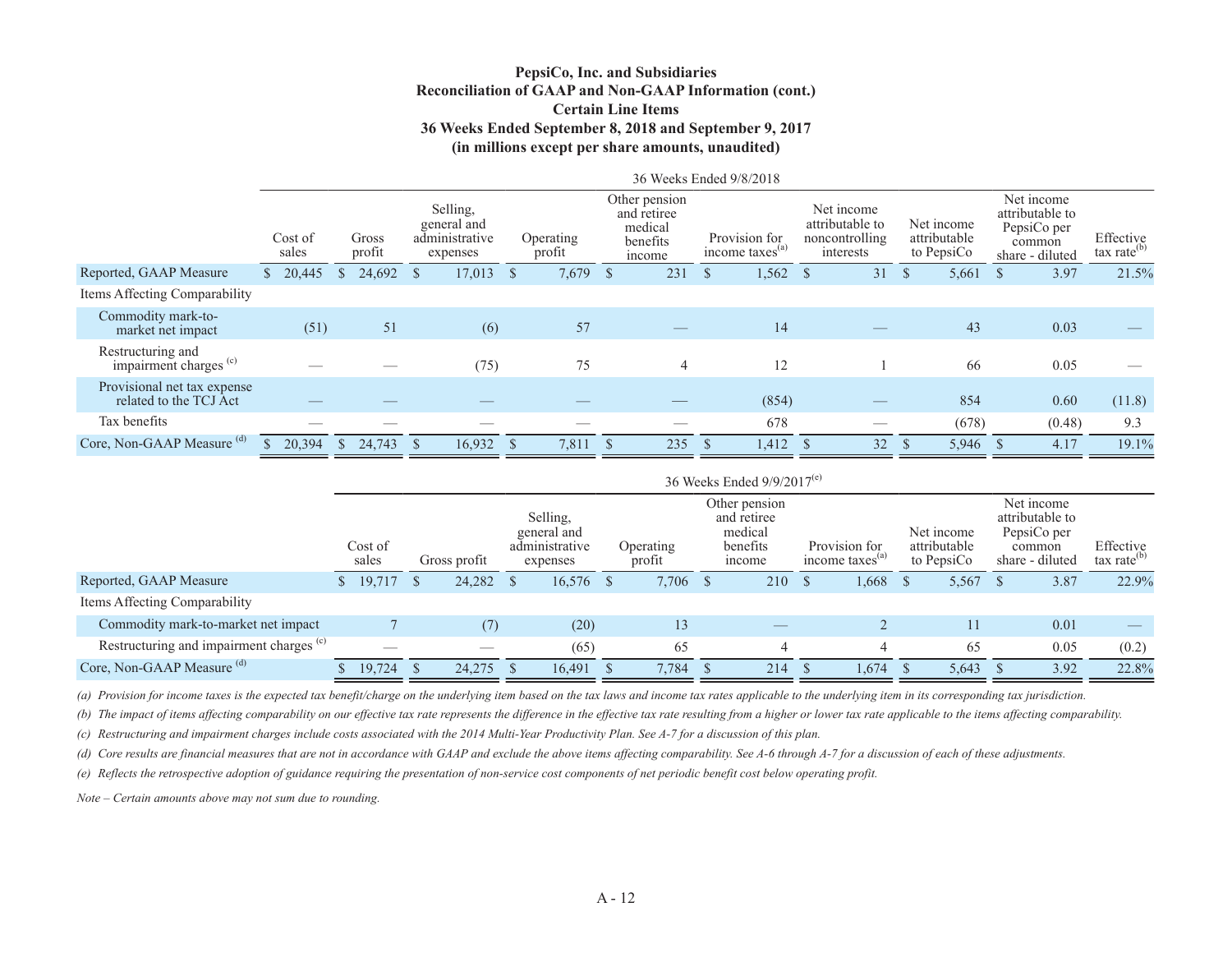### **PepsiCo, Inc. and Subsidiaries Reconciliation of GAAP and Non-GAAP Information (cont.) Operating Profit by Division 12 Weeks Ended September 8, 2018 and September 9, 2017 (in millions, unaudited)**

|                                    | <b>GAAP</b><br>Measure     |                                           |                                                           | Non-GAAP<br>Measure        |
|------------------------------------|----------------------------|-------------------------------------------|-----------------------------------------------------------|----------------------------|
|                                    | Reported                   |                                           | Items Affecting Comparability                             | Core <sup>(a)</sup>        |
| <b>Operating Profit</b>            | 12 Weeks Ended<br>9/8/2018 | Commodity<br>mark-to-market<br>net impact | Restructuring<br>and impairment<br>charges <sup>(b)</sup> | 12 Weeks Ended<br>9/8/2018 |
| Frito-Lay North America            | 1,241                      | $\overbrace{\hspace{25mm}}^{}$            | $\overbrace{\hspace{25mm}}^{}$                            | 1,241                      |
| Quaker Foods North America         | 143                        |                                           |                                                           | 143                        |
| North America Beverages            | 703                        |                                           | 12                                                        | 715                        |
| Latin America                      | 284                        |                                           | 4                                                         | 288                        |
| Europe Sub-Saharan Africa          | 439                        |                                           | 17                                                        | 456                        |
| Asia, Middle East and North Africa | 311                        |                                           | $\bigcap$                                                 | 313                        |
| Division Operating Profit          | 3,121                      |                                           | 35                                                        | 3,156                      |
| Corporate Unallocated              | (277)                      | 29                                        |                                                           | (248)                      |
| <b>Total Operating Profit</b>      | 2,844                      | 29                                        | 35                                                        | 2,908                      |

|                                    | <b>GAAP</b><br>Measure             |                                           |                                                     | Non-GAAP<br>Measure        |
|------------------------------------|------------------------------------|-------------------------------------------|-----------------------------------------------------|----------------------------|
|                                    | Reported                           |                                           | Items Affecting Comparability                       | Core <sup>(a)</sup>        |
| <b>Operating Profit</b>            | 12 Weeks Ended<br>$9/9/2017^{(c)}$ | Commodity<br>mark-to-market<br>net impact | Restructuring<br>and impairment<br>charges $^{(b)}$ | 12 Weeks Ended<br>9/9/2017 |
| Frito-Lay North America            | 1,199                              | $\overline{\phantom{m}}$                  |                                                     | 1,200                      |
| Quaker Foods North America         | 145                                |                                           |                                                     | 145                        |
| North America Beverages            | 813                                |                                           | (3)                                                 | 810                        |
| Latin America                      | 284                                |                                           | (2)                                                 | 282                        |
| Europe Sub-Saharan Africa          | 427                                |                                           | 12                                                  | 439                        |
| Asia, Middle East and North Africa | 267                                |                                           | (3)                                                 | 264                        |
| Division Operating Profit          | 3,135                              |                                           |                                                     | 3,140                      |
| Corporate Unallocated              | (211)                              | (27)                                      |                                                     | (237)                      |
| <b>Total Operating Profit</b>      | 2,924                              | (27)                                      | $\mathbf{6}$                                        | 2,903                      |

*(a) Core results are financial measures that are not in accordance with GAAP and exclude the above items affecting comparability. See A-6 through A-7 for a discussion of each of these adjustments.*

*(b) Restructuring and impairment charges include costs associated with the 2014 Multi-Year Productivity Plan. See A-7 for a discussion of this plan.*

*(c) Reflects the retrospective adoption of guidance requiring the presentation of non-service cost components of net periodic benefit cost below operating profit.*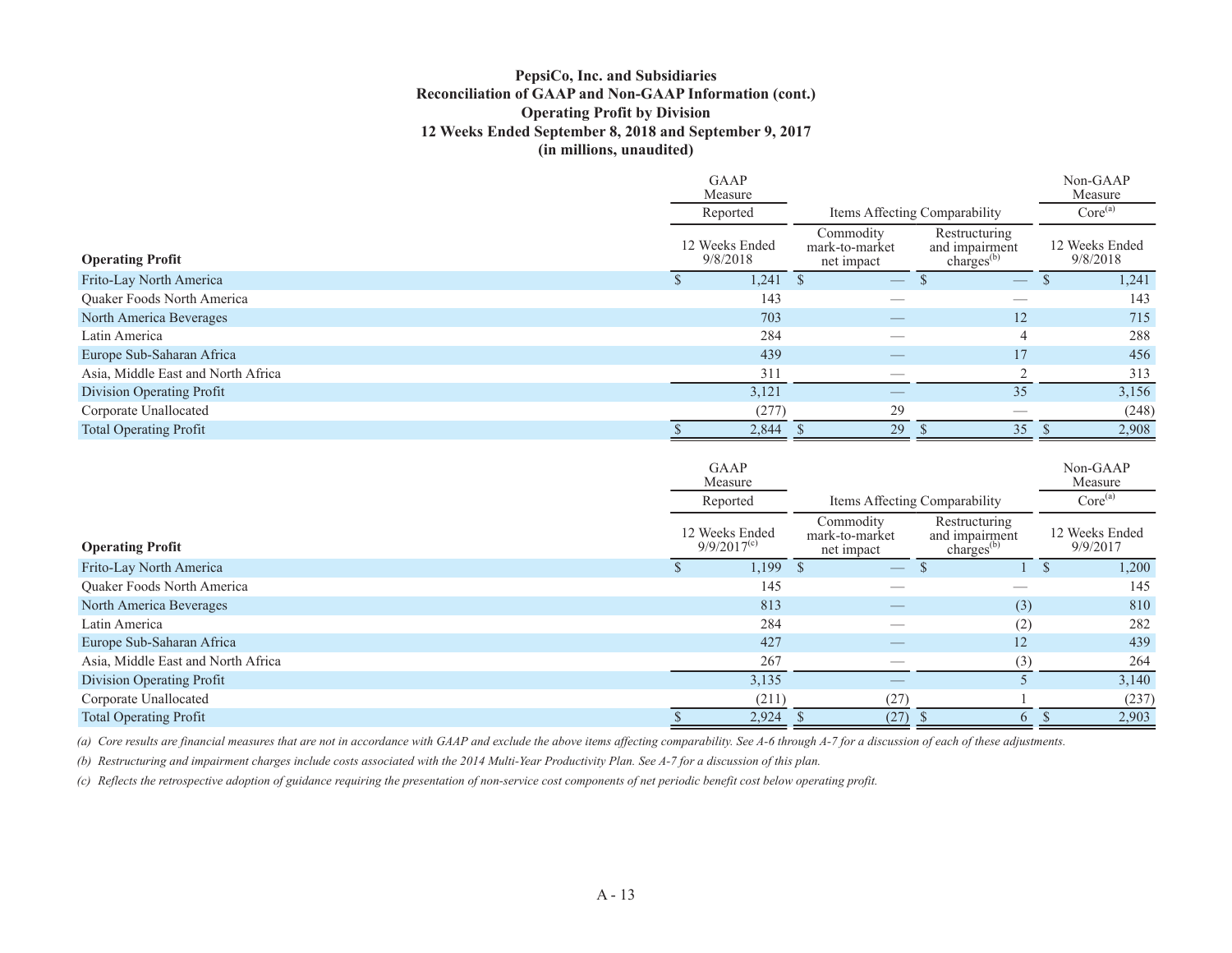#### **PepsiCo, Inc. and Subsidiaries Reconciliation of GAAP and Non-GAAP Information (cont.) Operating Profit by Division 36 Weeks Ended September 8, 2018 and September 9, 2017 (in millions, unaudited)**

|                                    | <b>GAAP</b><br>Measure     |                                           |                                                  | Non-GAAP<br>Measure        |
|------------------------------------|----------------------------|-------------------------------------------|--------------------------------------------------|----------------------------|
|                                    | Reported                   |                                           | Items Affecting Comparability                    | Core <sup>(a)</sup>        |
| <b>Operating Profit</b>            | 36 Weeks Ended<br>9/8/2018 | Commodity<br>mark-to-market<br>net impact | Restructuring<br>and impairment<br>charges $(b)$ | 36 Weeks Ended<br>9/8/2018 |
| Frito-Lay North America            | 3,491                      | $\overline{\phantom{m}}$                  | 4                                                | 3,495                      |
| <b>Ouaker Foods North America</b>  | 443                        |                                           |                                                  | 443                        |
| North America Beverages            | 1,838                      |                                           | 23                                               | 1,861                      |
| Latin America                      | 742                        |                                           | 16                                               | 758                        |
| Europe Sub-Saharan Africa          | 995                        |                                           | 25                                               | 1,020                      |
| Asia, Middle East and North Africa | 994                        |                                           | $\mathfrak b$                                    | 1,000                      |
| Division Operating Profit          | 8,503                      |                                           | 74                                               | 8,577                      |
| Corporate Unallocated              | (824)                      | 57                                        |                                                  | (766)                      |
| <b>Total Operating Profit</b>      | 7,679                      | 57                                        | 75                                               | 7,811                      |

|                                    | <b>GAAP</b><br>Measure                 |                                           |                                                     | Non-GAAP<br>Measure        |
|------------------------------------|----------------------------------------|-------------------------------------------|-----------------------------------------------------|----------------------------|
|                                    | Reported                               | Items Affecting Comparability             |                                                     | Core <sup>(a)</sup>        |
| <b>Operating Profit</b>            | 36 Weeks Ended<br>$9/9/2017^{\rm (c)}$ | Commodity<br>mark-to-market<br>net impact | Restructuring<br>and impairment<br>charges $^{(b)}$ | 36 Weeks Ended<br>9/9/2017 |
| Frito-Lay North America            | $3,392$ \$                             |                                           |                                                     | 3,397                      |
| Quaker Foods North America         | 453                                    |                                           |                                                     | 453                        |
| North America Beverages            | 2,204                                  |                                           | (2)                                                 | 2,202                      |
| Latin America                      | 645                                    |                                           | 47                                                  | 692                        |
| Europe Sub-Saharan Africa          | 1,015                                  | __                                        | 19                                                  | 1,034                      |
| Asia, Middle East and North Africa | 745                                    |                                           | (7)                                                 | 738                        |
| Division Operating Profit          | 8,454                                  |                                           | 62                                                  | 8,516                      |
| Corporate Unallocated              | (748)                                  | 13                                        |                                                     | (732)                      |
| <b>Total Operating Profit</b>      | 7,706                                  | 13                                        | 65                                                  | 7,784                      |

*(a) Core results are financial measures that are not in accordance with GAAP and exclude the above items affecting comparability. See A-6 through A-7 for a discussion of each of these adjustments.*

*(b) Restructuring and impairment charges include costs associated with the 2014 Multi-Year Productivity Plan. See A-7 for a discussion of this plan.*

*(c) Reflects the retrospective adoption of guidance requiring the presentation of non-service cost components of net periodic benefit cost below operating profit.*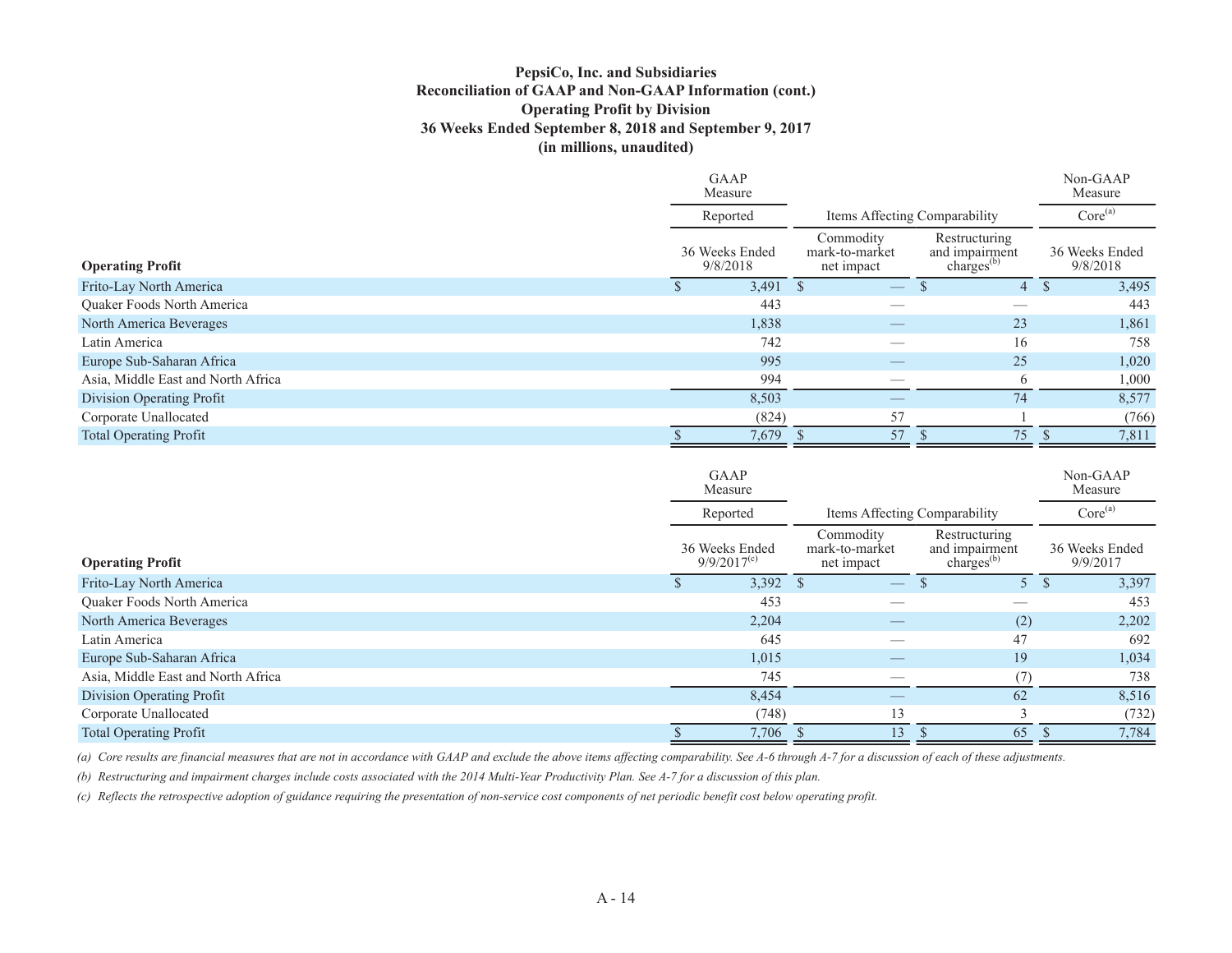#### **PepsiCo, Inc. and Subsidiaries Reconciliation of GAAP and Non-GAAP Information (cont.) (unaudited)**

### **Division Operating Profit Performance Reconciliation**

|                                                         | 12 Weeks Ended<br>9/8/2018 | 36 Weeks Ended<br>9/8/2018 |  |
|---------------------------------------------------------|----------------------------|----------------------------|--|
| Reported Operating Profit Performance                   | $(3) \%$                   | $-$ %                      |  |
| Impact of Corporate Unallocated                         |                            |                            |  |
| Division Operating Profit Growth                        |                            |                            |  |
| Restructuring and Impairment Charges                    |                            |                            |  |
| Core Division Operating Profit Growth                   |                            |                            |  |
| Foreign Exchange Translation                            | 1.5                        |                            |  |
| Core Constant Currency Division Operating Profit Growth | $2 \frac{9}{6}$            | $\frac{0}{0}$<br>0.5       |  |

#### **Gross Margin Performance Reconciliation**

|                                     | 12 Weeks Ended | 36 Weeks Ended |  |
|-------------------------------------|----------------|----------------|--|
|                                     | 9/8/2018       | 9/8/2018       |  |
| Reported Gross Margin Performance   | $(29)$ bps     | $(48)$ bps     |  |
| Commodity Mark-to-Market Net Impact | 20             |                |  |
| Core Gross Margin Performance       | $(9)$ bps      | $(35)$ bps     |  |

### **Operating Margin Performance Reconciliation**

|                                       | 12 Weeks Ended | 36 Weeks Ended |  |
|---------------------------------------|----------------|----------------|--|
|                                       | 9/8/2018       | 9/8/2018       |  |
| Reported Operating Margin Performance | $(75)$ bps     | $(50)$ bps     |  |
| Commodity Mark-to-Market Net Impact   | 34             |                |  |
| Restructuring and Impairment Charges  |                |                |  |
| Core Operating Margin Performance     | $(24)$ bps     | $(39)$ bps     |  |

### **Fiscal 2017 Net Revenue Growth Reconciliation**

|                               | Year Ended                             |  |
|-------------------------------|----------------------------------------|--|
|                               | 12/30/2017                             |  |
| Reported Net Revenue Growth   | $\begin{bmatrix} 0 \\ 0 \end{bmatrix}$ |  |
| Foreign Exchange Translation  |                                        |  |
| Acquisitions and Divestitures |                                        |  |
| 53rd Reporting Week           |                                        |  |
| Organic Revenue Growth        | $2 \frac{9}{6}$                        |  |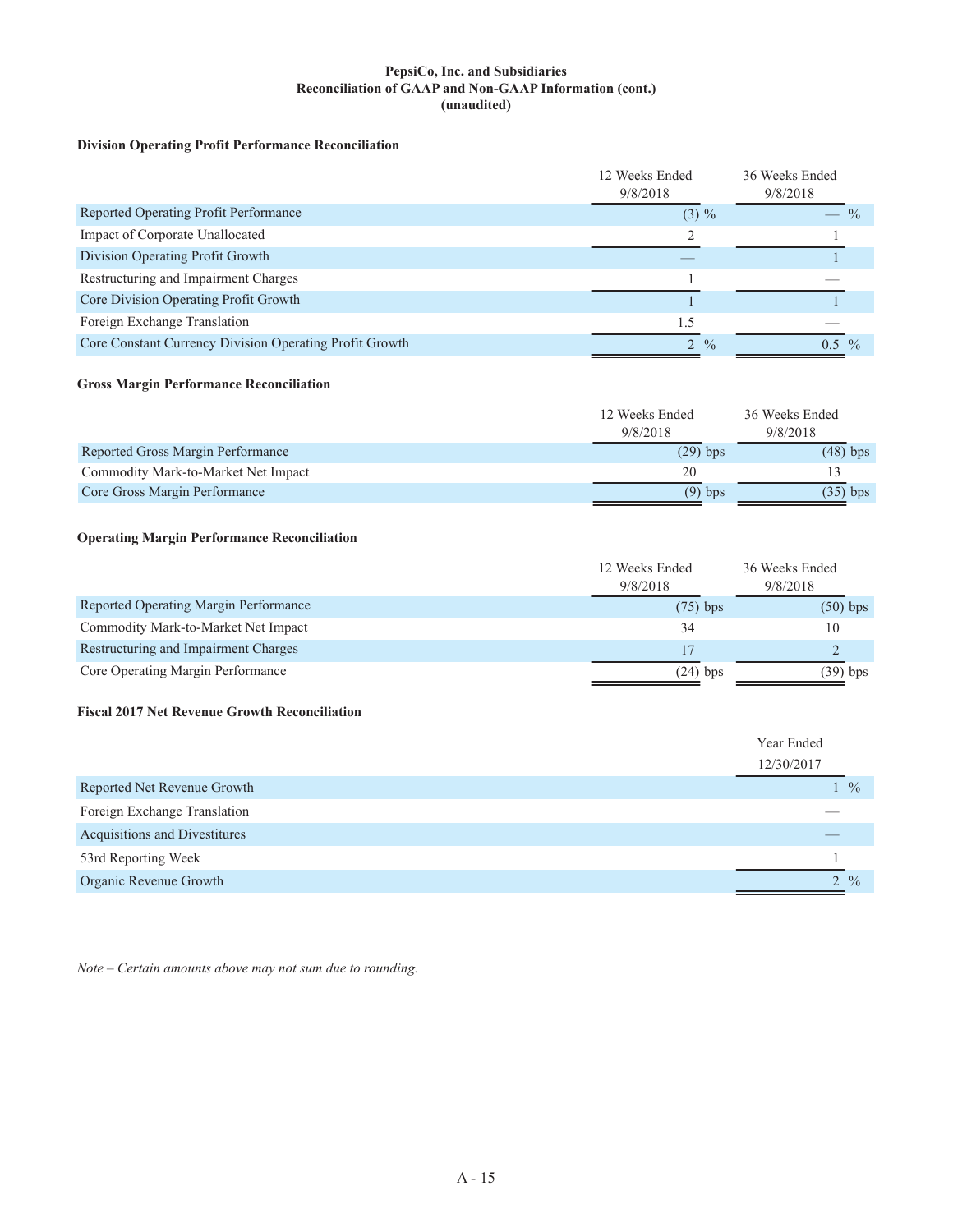#### **PepsiCo, Inc. and Subsidiaries Reconciliation of GAAP and Non-GAAP Information (cont.) (unaudited)**

### **Fiscal 2017 Diluted EPS Reconciliation**

|                                                    | Year Ended<br>12/30/2017 |        |
|----------------------------------------------------|--------------------------|--------|
| Reported Diluted EPS                               |                          | 3.38   |
| Commodity Mark-to-Market Net Impact                |                          | (0.01) |
| Restructuring and Impairment Charges               |                          | 0.16   |
| Provisional Net Tax Expense Related to the TCJ Act |                          | 1.70   |
| Core Diluted EPS                                   |                          | 5 23   |

### **Net Cash Provided by Operating Activities Reconciliation (in billions)**

|                                                                     | 2018<br>Guidance          |          |
|---------------------------------------------------------------------|---------------------------|----------|
| Net Cash Provided by Operating Activities                           | $\sim$                    |          |
| Net Capital Spending                                                | $\sim\,$                  | (3)      |
| Free Cash Flow                                                      | $\sim$                    | $\theta$ |
| Discretionary Pension and Retiree Medical Contributions             | $\widetilde{\phantom{m}}$ |          |
| Net Cash Tax Benefit Related to Discretionary Pension Contributions |                           |          |
| Payments Related to Restructuring Charges                           |                           |          |
| Net Cash Tax Benefit Related to Restructuring Charges               |                           |          |
| State Transition Tax Payments Related to the TCJ Act                |                           |          |
| Free Cash Flow Excluding Certain Items                              | $\widetilde{\phantom{m}}$ |          |